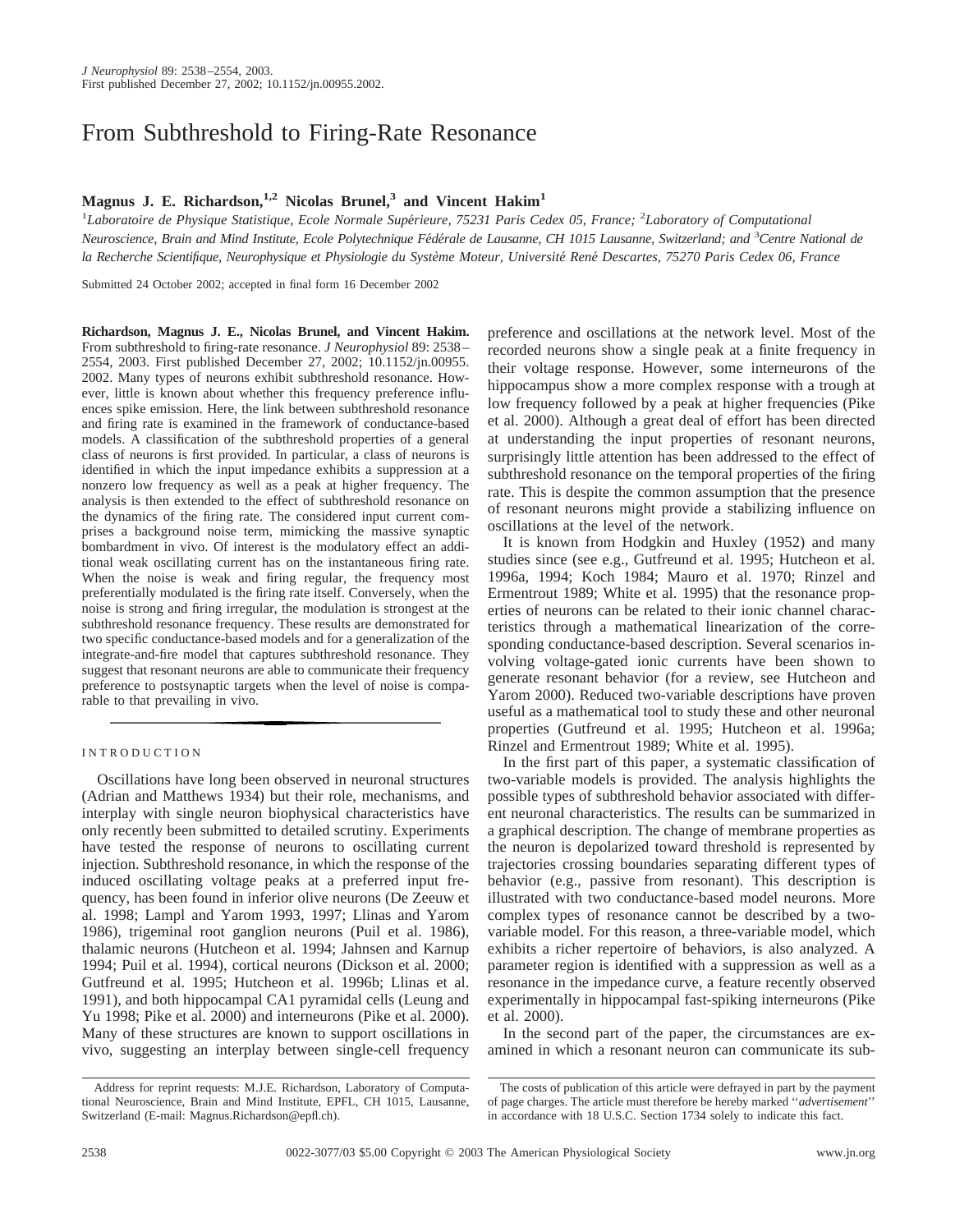threshold frequency preference through the dynamics of its firing rate. This property of resonant neurons manifests itself as a preferential amplification of input signals that are at the resonant frequency and requires an analysis of how the firing rate is modulated by an oscillatory current. To this end, the two-variable approach is extended to include spike emission, providing a *generalized integrate-and-fire* or *GIF* model. The model captures a wide range of subthreshold dynamics with a simplified firing and reset mechanism. The firing-rate dynamics of this model, as well as two specific conductance-based models which exhibit a subthreshold resonance, are studied in detail. The crucial role that noise plays in shaping the response is highlighted.

## METHODS

# *Glossary*

| $\upsilon$                | deviation of the membrane potential from the holding<br>potential (mV).                                              |
|---------------------------|----------------------------------------------------------------------------------------------------------------------|
| C or $C_M$                | membrane capacity (nF).                                                                                              |
| g                         | effective leak conductance $(\mu S)$ .                                                                               |
| $W$ or $W_1$              | auxiliary variable characterizing the membrane                                                                       |
|                           | dynamics (mV).                                                                                                       |
| $\tau_{1}$                | time scale of the dynamics of the $w$ variable (ms).                                                                 |
| $g_1$                     | conductance measuring the membrane potential                                                                         |
|                           | variation resulting from a change of $w (\mu S)$ .                                                                   |
| $\alpha$                  | dimensionless parameter proportional to leak                                                                         |
|                           | conductance g.                                                                                                       |
| β                         | dimensionless parameter proportional to conductance                                                                  |
|                           | $g_1$ .                                                                                                              |
| $W_2$                     | second auxiliary variable (mV).                                                                                      |
| $g_2$                     | analogous to $g_1$ for the second variable $w_2$ ( $\mu$ S).                                                         |
| $I_{app}$                 | total applied external current (nA).                                                                                 |
| $I_{syn}$                 | synaptic current (nA).                                                                                               |
| $g_{eo}$ and $g_{io}$     | average excitatory and inhibitory total synaptic                                                                     |
|                           | conductances $(\mu S)$ .                                                                                             |
| $\sigma_e$ and $\sigma_i$ | magnitude of excitatory and inhibitory synaptic noise<br>$(\mu S)$ .                                                 |
| $\tau_e$ and $\tau_i$     | correlation timescales of the excitatory and inhibitory<br>synaptic noise (ms).                                      |
| $I_N$                     | magnitude of the fluctuations of synaptic current (nA).                                                              |
| $I_0$                     | constant (DC) current (nA).                                                                                          |
| $I_{1}$                   | magnitude of oscillatory current (nA).                                                                               |
|                           | frequency of injected current (Hz).                                                                                  |
| $\sigma_V$                | strength of the synaptic noise as measured by the<br>resulting amplitude of membrane potential<br>fluctuations (mV). |
| Z(f)                      | cell impedance for an injected current of frequency $f$                                                              |
|                           | $(M\Omega)$ .                                                                                                        |
| $f_{\bm{R}}$              | resonant frequency corresponding to a maximum of                                                                     |
|                           | the amplitude of $Z(f)$ (Hz).                                                                                        |
| $f_{0}$                   | natural frequency of the membrane potential damped                                                                   |
|                           | oscillations (Hz).                                                                                                   |
| $\varrho$                 | strength of the resonance peak (dimensionless).                                                                      |
| $r_0$                     | average spike rate (Hz).                                                                                             |
| $r_1(f)$                  | magnitude of oscillatory component in spike rate                                                                     |
|                           | induced by injected oscillatory current (Hz).                                                                        |
| A(f)                      | signal gain (Hz/nA).                                                                                                 |
| $\phi(f)$                 | phase of oscillatory component in spike rate with                                                                    |
|                           | respect to oscillatory current (deg).                                                                                |
| $v_{\theta}$              | threshold for spike emission for the GIF model<br>(defined in METHODS; mV)                                           |

 $v_r$  membrane potential reset after spike emission for the GIF model (defined in METHODS; mV)

The starting point for the analysis in this paper is the conductancebased Hodgkin-Huxley formalism. The state of a neuron is described by a potential difference *V* across a membrane with a capacitance  $C_M$ , a set of *trans*-membrane currents  $I_{\text{mem}}$  (comprising the leak and various active ionic currents), a synaptic current  $I_{syn}$  (to be described in the following text) and an applied current  $I_{\text{app}}$ 

$$
C_{\rm M} \frac{\mathrm{d}V}{\mathrm{d}t} = -I_{\rm mem} - I_{\rm syn} + I_{\rm app} \tag{1}
$$

The active ionic currents comprise both activation and inactivation variables  $x_k$  where  $k = 1, \ldots, N$  counts over all the variables that obey equations of the form

$$
\tau_k(V) \frac{\mathrm{d}x_k}{\mathrm{d}t} = x_{k,\infty}(V) - x_k \tag{2}
$$

where both the relaxation times  $\tau_k(V)$  and the steady-state values  $x_{k,\infty}(V)$  are functions of the membrane voltage.

Below threshold for action potential generation, *Eqs. 1* and *2* can be linearized around a holding voltage *V*\* (see e.g., Koch 1999, chapter 10, and refs therein). For the sake of simplicity, the notation *X*\* will be used to denote the quantity *X* evaluated at  $V = V^*$ . Linearization of the *Eq. set 1* and *2* allows for a direct categorization of the range of behavior that a neuron exhibits in its response to small input currents, for example, the response to an oscillating or square-pulse current considered here. The linearized equations will also provide the basis for a generalization of the IF model, to be described at the end of this section. The linear equations can be written in the following form

$$
C_M \frac{dv}{dt} = -g_M v - \sum_{k=1}^N g_k w_k - I_{syn} + I_{app}
$$
  

$$
\tau_k \frac{dw_k}{dt} = v - w_k \quad \text{where} \quad k = 1, ..., N
$$
 (3)

with  $v = V - V^*$  being the deviation of the voltage from its steady-state value and  $g_M = (\partial I_{\text{mem}}/\partial V)^*$  is the slope of the *instantaneous I*-*V* curve. The time-dependent variables

$$
w_k = (x_k - x_k^*) / \left(\frac{\mathrm{d}x_k}{\mathrm{d}V}\right)^* \quad \text{for} \quad k = 1, \dots, N \tag{4}
$$

are proportional to the deviation of the activation or inactivation variables  $x_k$  from their steady-state values  $x_k^* = x_{k_\infty}$  ( $V^*$ ) and are expressed in units of millivolts. The time constants  $\tau_k$  correspond to those of the activation and inactivation variables evaluated at *V*\* and the parameters

$$
g_k = \left(\frac{\partial I_{\text{mem}}}{\partial x_k}\right)^* \left(\frac{\mathrm{d}x_{k,\infty}}{\mathrm{d}V}\right)^* \tag{5}
$$

written in units of conductance, measure the strength of the effect that the variable  $x_k$  has on the voltage. Note that in the linear approximation, the dynamical variables  $w_k$  are no longer multiplied by a voltagedependent term as they were in the original conductance-based description.

Activation or inactivation variables can be classified according to the sign of their corresponding parameter  $g_k$ . Examples of variables with  $g_k < 0$  are the activation variables of Na<sup>+</sup> and Ca<sup>2+</sup> currents and inactivation variables of  $K<sup>+</sup>$  currents. Examples of variables with  $g_k > 0$  include inactivation variables of Na<sup>+</sup>, Ca<sup>2+</sup> currents, activation variables of  $K<sup>+</sup>$  currents, and the activation variable of the H current. For  $g_k > 0$ , the corresponding variable opposes voltage change (negative feedback), whereas  $g_k < 0$  indicates that the variable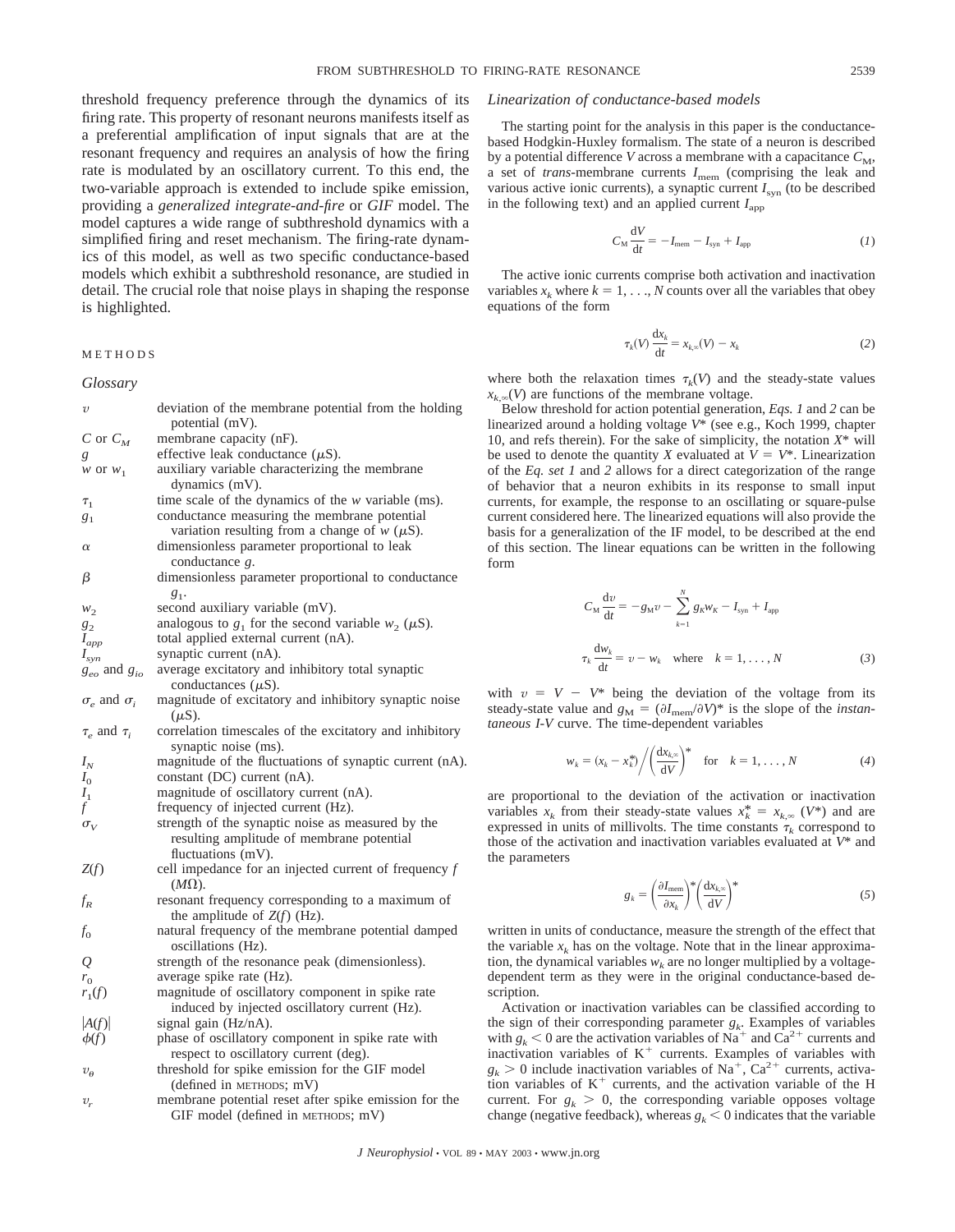amplifies voltage change (positive feedback). Previous modeling studies (reviewed in Hutcheon and Yarom 2000) have shown that a variable with  $g_k > 0$  can create a subthreshold resonance (a *resonant* variable), whereas a variable with  $g_k < 0$  can amplify an existing resonance (an *amplifying* variable).

Conductance-based models generally comprise many active ionic currents and are therefore described by a large number of activation or inactivation variables. Despite the simplification of linearity, such systems of equations can still be hard to handle analytically. However, it is often possible to reduce the number of variables to two or three, while still accurately modeling the behavior near the holding voltage. This can be achieved by considering that very fast variables (such as the activation variable of fast sodium channels) are instantaneous, by merging together variables with similar time constants, and by noting that very slow variables average over the voltage to provide a steady current. The resulting equations have the same form as *Eq. 3* but with effective values *C* and *g* for the capacitance and leak respectively. The effective leak *g* can be zero or even negative, while the resting potential remains stable. Examples of the linearization method are given in the APPENDIX for two conductance-based models together with the further approximations leading to reductions in the number of variables to two or three.

TWO-VARIABLE SUBTHRESHOLD DYNAMICS. For the case of two variables, the neuron is described by the two equations

$$
C\frac{dv}{dt} = -gv - g_1w + I_{app}(t)
$$

$$
\tau_1 \frac{dw}{dt} = v - w \tag{6}
$$

with four parameters,  $C$ ,  $g$ ,  $g_1$ , and  $\tau_1$ . However, expressing time in units of  $\tau_1$ , and dividing the voltage *Eq. 6* by *C* makes it apparent that the model only depends on two dimensionless parameters  $\alpha = g\tau_1/C$ and  $\beta = g_1 \tau_1 / C$ . The quantities  $\alpha$  and  $\beta$  parameterize the behavior of the neuron near  $V^*$  and can be considered as representing a point on a plane.  $\alpha$  represents an effective leak, whereas  $\beta$  represents an effective coupling between the two variables.  $\beta$  measures the influence of the *w* variable on the membrane potential.

THREE-VARIABLE SUBTHRESHOLD DYNAMICS. The analysis is also extended to include a third variable. The subthreshold dynamics is then described by

$$
C \frac{dv}{dt} = -gv - g_1w_1 - g_2w_2 + I_{app}(t)
$$

$$
\tau_1 \frac{dw_1}{dt} = v - w_1
$$

$$
\tau_2 \frac{dw_2}{dt} = v - w_2 \tag{7}
$$

where in this paper a restriction is made to  $g > 0$ . Four independent and dimensionless parameters  $g_1/g$ ,  $g_2/g$ ,  $\tau_1 g/C$ , and  $\tau_2 g/C$  are now needed to fully describe the model.

#### *Models of spiking neurons*

One of the major goals of the present paper is to investigate the effect of subthreshold resonance on the dynamics of spike emission. To this end, a simple spiking neuron model that exhibits subthreshold resonance, the *generalized IF neuron*, is introduced. To demonstrate that the general results derived for this simplified model carry over to more realistic neurons, two representative conductance-based models that are known from the literature to produce subthreshold resonance are also examined (*Models I* and *II*). In an attempt to cover the range of possible behaviors, the models are chosen to have different resonance mechanisms (hyperpolarization or depolarization activated currents) and also different resonant frequencies (near 10 and 50 Hz, respectively).

GENERALIZED IF NEURON. The IF model neuron provides a powerful tool for the understanding of neurons with passive membrane properties and is the standard component of large numerical simulations of recurrent networks. However, its passive subthreshold behavior cannot capture the phenomenon of resonance. An extension of the IF model, which captures the subthreshold behavior of the twovariable model with a simple spike mechanism, is therefore the first spiking neuron model to be introduced here. The generalized IF (GIF) neuron is obtained by supplementing *Eq. 3* with a threshold for spike generation at  $v = v_{\theta}$ , followed by a reset of the membrane voltage at  $v = v_r$  (the auxiliary variables  $w_k$  considered here have a slower dynamics than the spike, and therefore it is not appropriate to reset them also). In the case  $g_k = 0$  for all *k*, the voltage equation reduces to the IF model. With two variables, this model is similar to a model recently proposed by Izhikevich (2001). The two-variable GIF model subject to an applied current is described by *Eq. 6* where the parameters *C*, *g*, *g*<sub>1</sub>, and  $\tau$ <sub>1</sub> are kept fixed for the whole of the subthreshold regime.  $I_{syn}$  is the modeled synaptic current and  $I_{app}(t)$  represents the applied current, to be described in the following text. In this paper, the threshold is chosen to be at  $-50$  mV, the rest (in absence of any input currents) at  $-70$  mV, and the reset at  $-56$  mV. Because  $v$  measures the deviation from rest  $v = V - V_{\text{rest}}$ , this corresponds to  $v_{\theta} = 20 \text{ mV}$ and  $v_r = 14$  mV.

#### *Conductance-based neurons*

MODEL I. A NEURON WITH  $I_{NA}$ ,  $I_K$ , AND  $I_H$  CURRENTS. The first model comprises a hyperpolarization-activated mixed cation current  $I_H$  and the Hodgkin-Huxley spike-generating currents. The form of the  $I_H$  current is taken from Spain et al. (1987) and comprises both fast *f* and slow *s* activation variables. The time scales of the two components are  $\tau_f = 38$  ms and  $\tau_s = 319$  ms and, as in Spain et al. (1987), taken to be voltage independent. The fast component has the greater contribution and determines the resonant frequency  $f_{\rm R}$ , which is near 10 Hz at physiological temperatures. A detailed model description can be found in the APPENDIX.

MODEL II. A NEURON WITH  $I_{NA}$ ,  $I_{K}$ ,  $I_{NAP}$ , AND  $I_{KS}$  CURRENTS. In contrast to the  $I<sub>H</sub>$  model defined in the preceding section, the second model neuron features two depolarization-activated currents: the slow potassium current  $I_{Ks}$  and the persistent sodium current  $I_{NaP}$ . In the language of Hutcheon and Yarom (2000), the  $I_{Ks}$  current generates the resonance and the  $I_{\text{NaP}}$  current amplifies its effect. A noninactivating form (Gutfreund et al. 1995) is used for the  $I_{Ks}$  with an activation time scale of  $\tau_q = 6$  ms (Wang 1993), giving a subthreshold resonance that is strongest at resonant frequencies  $\sim$ 35–55 Hz. Neurons with a resonance frequency or subthreshold oscillations at  $\sim$ 40 Hz are widespread (Pike et al. 2000; Puil et al. 1986), and the underlying mechanism is thought to sometimes involve the  $I_{Ks}$  and  $I_{Nap}$  currents (Llinas et al. 1991). Again, full details of this model are given in the APPENDIX.

#### *Modeling the noisy synaptic input*

The massive synaptic bombardment received by neurons in vivo represents a strong source of noise. Destexhe et al. (2001) provided evidence that an appropriate model of such a synaptic input is given by a fluctuating conductance with short correlation times related to the shapes of typical excitatory and inhibitory postsynaptic potentials. Hence, for the analysis of the firing rates of the two conductancebased models I and II, the noise is modeled as in Destexhe et al. (2001) by the equations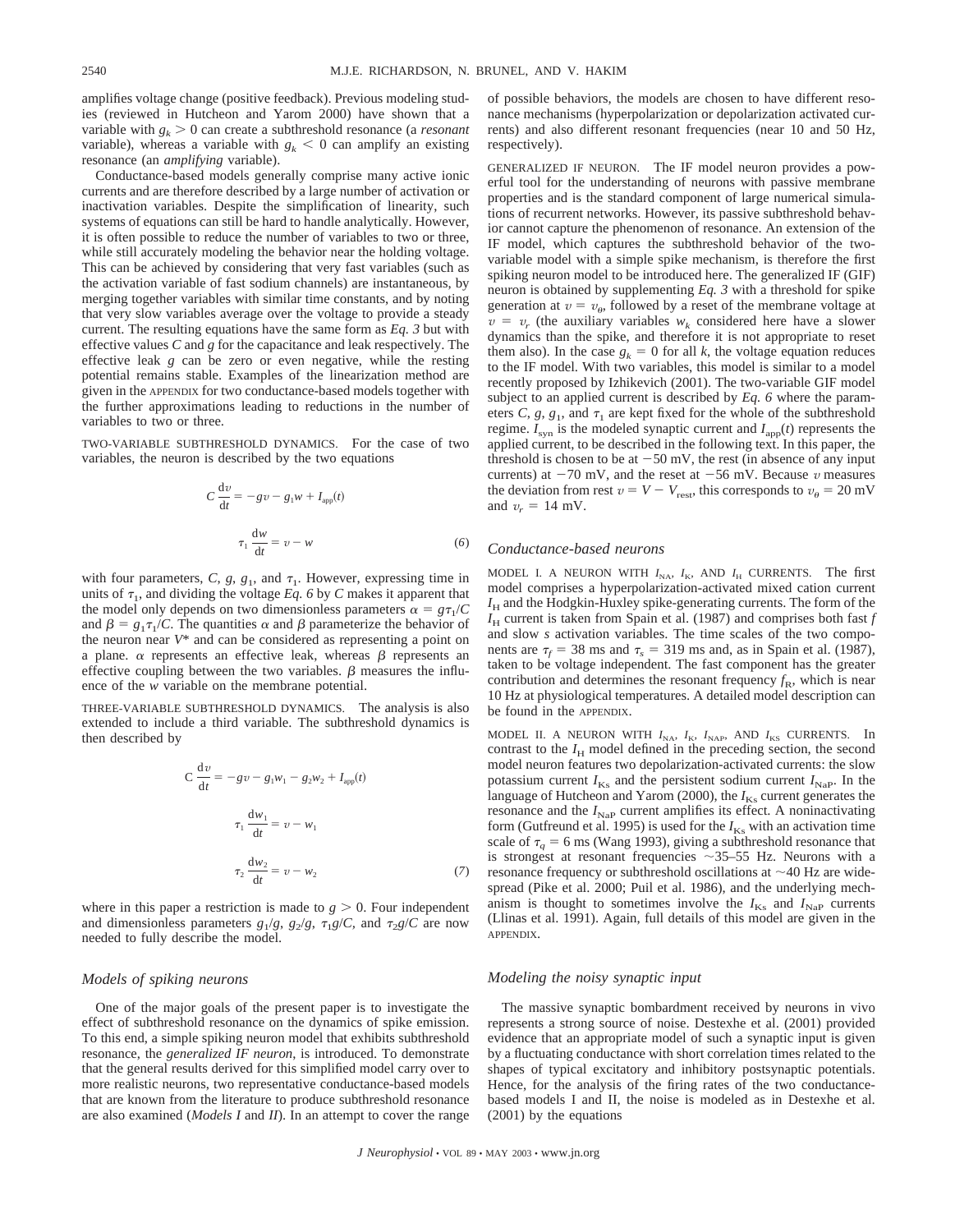$$
I_{syn} = g_e(t)(V - E_e) + g_i(t)(V - E_i)
$$
  
\n
$$
\tau_e \frac{dg_e}{dt} = g_{eo} - g_e + \sigma_e \sqrt{2\tau_e} \xi_e(t)
$$
  
\n
$$
\tau_i \frac{dg_i}{dt} = g_{io} - g_i + \sigma_i \sqrt{2\tau_i} \xi_i(t)
$$
\n(8)

where  $\xi_e$ ,  $\xi_i$  are delta-correlated Gaussian white-noise terms. Representative values of the correlation times  $\tau_e = 3$  ms and  $\tau_i = 10$  ms are used here. The reversal potentials are taken to be  $E_e = 0$  mV and  $E_i =$  $-75$  mV. The average conductances  $g_{\text{eo}}$ ,  $g_{\text{io}}$  and the noise amplitudes  $\sigma_{\rm e}$  and  $\sigma_{\rm i}$  can be varied to explore a range of input conditions.

MODELING NOISE FOR THE GIF NEURON. To have a simple model with a membrane-potential-independent subthreshold resonance, the synaptic inputs are modeled by a current comprising a direct drive  $I_0$ and a white-noise source

$$
I_{\rm syn} = I_0 + I_{\rm N} \sqrt{\tau_{\rm N}} \xi(t) \tag{9}
$$

where  $\xi(t)$  is the delta-correlated Gaussian white-noise term with unit variance and  $I_N$  is the measure of the noise strength in nanoAmpere. The factor  $\tau_N$  is introduced to preserve units, and throughout this paper, it is arbitrarily fixed at  $\tau_N = 1$  ms without affecting the generality of the results. The noise strength  $I_N$  can be related to a more intuitive measure: the SD of the membrane voltage (in the absence of the spiking mechanism). In the two-variable GIF model, the SD of the voltage  $\sigma_{\rm V}$  takes the form

$$
\sigma_{\rm V} = I_{\rm N} \sqrt{\frac{(C + g\tau_{\rm I} + g_{\rm I}\tau_{\rm I})\tau_{\rm N}}{2C(g + g_{\rm I})(g\tau_{\rm I} + C)}}
$$
(10)

#### *Response of the neuron to an oscillatory drive*

SUBTHRESHOLD RESPONSE. To characterize the subthreshold response, an oscillating current of frequency *f* is used. The applied current and resulting voltage response to this current are given by

$$
I_{app} = I_0 + I_1 \sin(2\pi ft)
$$
  

$$
V = V^* + V_1(f) \sin(2\pi ft + \theta(f))
$$
 (11)

where both the phase difference  $\theta(f)$  and the magnitude of the impedance

$$
|Z(f)| = V_1(f)/I_1 \tag{12}
$$

are functions of the driving frequency *f*. The existence of a peak in the *Z*(*f*) versus frequency curve provides the definition of subthreshold resonance. The impedance *Z*(*f*) can also be measured experimentally using a ZAP current (Puil et al. 1986).

FIRING-RATE RESPONSE. In the context of examining the interactions between membrane frequency preference (resonance) and network oscillations, it is of interest to examine how the instantaneous firing rate of a neuron responds to a sine-wave modulation in the background of a noisy synaptic current

$$
I_{app} = I_1 \sin(2\pi f t)
$$

A regime is considered where the noisy synaptic drive is sufficiently strong to cause the neuron to fire stochastically, at an average rate  $r_0$ . The weak sinusoidal component then causes a weak modulation of the firing rate that will be apparent over many trials, see Fig. 1. This quantity can also be thought of as the firing rate, averaged over a population of neurons each individually receiving a noisy drive but responding collectively to the same weak oscillatory component present in the firing rates of presynaptic neurons. The form of this population, or trial-averaged instantaneous rate is

$$
r = r_0 + r_1(f) \sin(2\pi ft + \phi(f))
$$
 (13)



FIG. 1. The response of the instantaneous firing rate to a weak sinusoidal input. The oscillatory current is applied on top of a noisy input that itself elicits firing at an average rate  $r_0$  (see *top*). By averaging over many realizations (shown in the raster plot), the modulation of the instantaneous firing rate can be computed, and the characteristics (amplitude and phase) of the induced sinusoidal component of the firing rate obtained (*bottom*). A bin width of 8 ms was used for illustrative purposes in this figure.

The analogy with the subthreshold voltage form in *Eq. 11* is clear. Similarly, the response  $r_1(f)$  is proportional to the strength of the modulatory current, leading to the introduction of the following quantity that measures the ability of a neuron to amplify a particular frequency

$$
|A(f)| = r_1(f)/I_1 \tag{14}
$$

called the *signal gain*, see for example (Gerstner 2000). In the same way that a peak in the impedance  $|Z(f)|$  quantifies subthreshold resonance, the existence and position of the peak in the quantity  $|A(f)|$  will be the corresponding firing-rate measure of resonance.

Experimental studies have used either large amplitude sine-wave currents (Hutcheon et al. 1996b) or small-amplitude sine-wave currents when the voltage is very close to threshold (Pike et al. 2000). In both of these studies, a strong effect was measured in the time-averaged rate itself and not in its modulation. The situation considered here is of weak oscillatory input leading to a linear response of the firing rate (higher-order harmonics are negligibly small). In this case, the signal gain is a more sensitive measure of the frequency dependence of spike emission than the time-averaged firing rate.

ANALYTICAL METHODS. The firing-rate response of the GIF neuron can be computed analytically in the limit of large  $\tau_1$ . Methods are sketched in the APPENDIX (see also Brunel et al. 2003).

NUMERICAL METHODS. The numerical analysis of the firing-rate response of the GIF and conductance-based models was performed using a stochastic second-order Runge-Kutta algorithm (Honeycutt 1992) with a time step of 10 and 20  $\mu$ s, respectively. The amplitude of the modulatory current  $I_1$  used in numerical measurements of the signal gain was varied until it was sufficiently small such that higher order nonlinear effects were negligible. The length of simulation time needed to get accurate measurements for each frequency point varied between 1,000 and 50,000 s, depending on the firing rate and the particular level of noise chosen in the input current. To estimate the firing rate modulation at a given frequency, the instantaneous firing rate is computed in bins of 1 ms. The resulting histogram, sketched in Fig. 1, is then fitted by a sinusoid with a frequency equal to that of the oscillatory input current.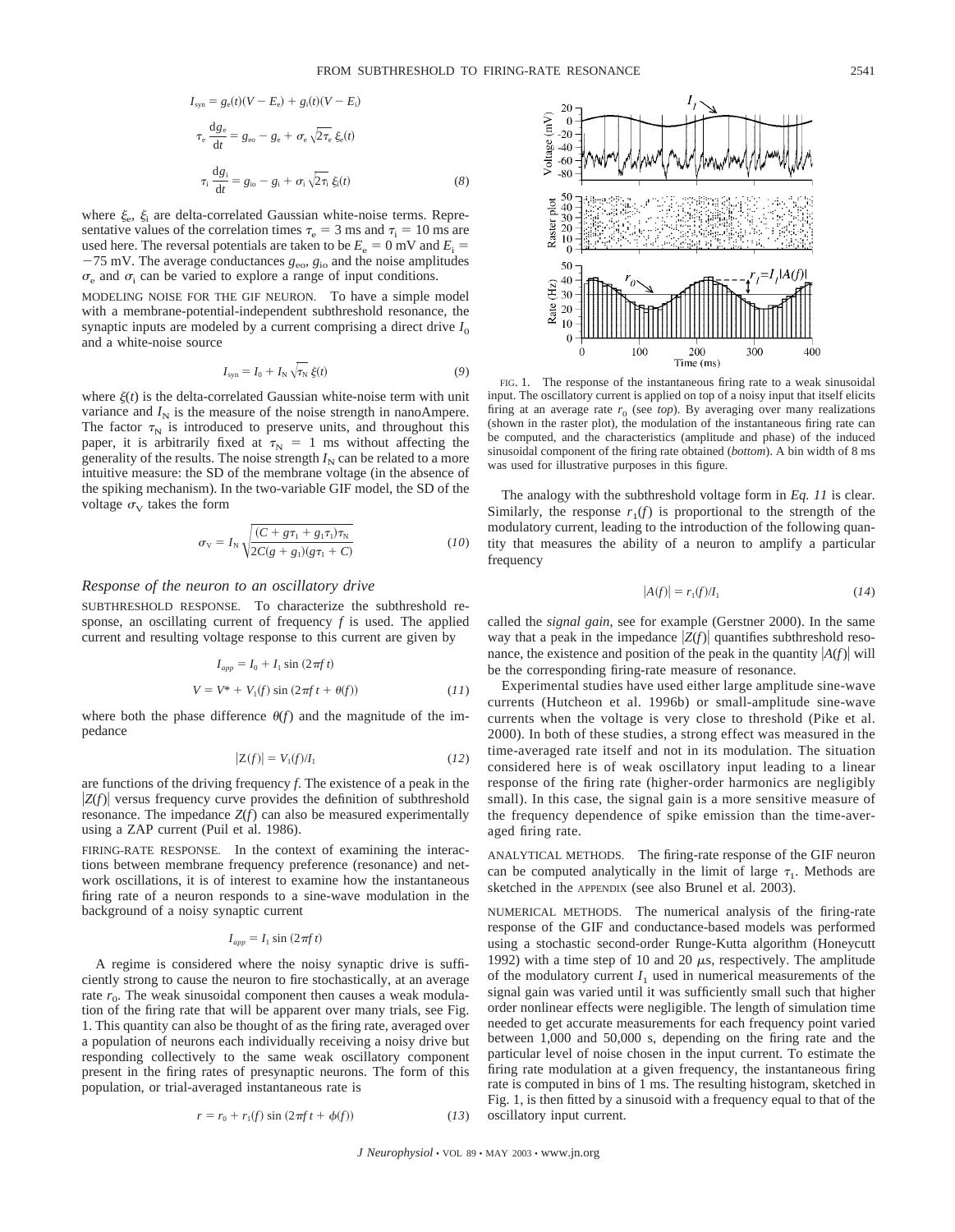# RESULTS

# *Subthreshold properties of the membrane potential*

The different classes of behavior in the subthreshold regime are examined first. Two- and three-variable models, with parameters directly related to measurable membrane properties, are used to classify the different types of response to standard test currents. It is shown that the types of behavior that the neuron can exhibit at different holding voltages can be conveniently presented in graphical form for both the two- and three-variable descriptions. The results are illustrated by two conductance-based models of spiking resonant neurons.

#### *Subthreshold behavior of the two-variable model*

The subthreshold behavior of the two-variable model is first classified with respect to stability and the response to standard test currents. Because the two-variable model is related to an underlying conductance-based description near a holding voltage  $V^*$ , it is parameterized by an effective leak  $\alpha = g\tau_1/C$  and an effective coupling between the two variables  $\beta = g_1 \tau_1 / C$ . The parameters  $\alpha$  and  $\beta$  can be used to represent the behavior of the neuron by a string of points on a plane, as the neuron is depolarized or hyperpolarized by an injected current. The borders separating different types of behavior are obtained through the analysis of *Eq. 6*, presented in detail in the APPEN-DIX.

STABILITY. The classification of the subthreshold regime starts with the determination of the parameter region where the neuron remains stable at the holding potential (without e.g., subthreshold oscillations or spike emission). Analysis of the stability of the membrane potential of the two-variable model determines an unstable region shown in brown in Fig. 2. The region is bounded on one side by the vertical dashed line that signals the onset of spontaneous oscillations. On the other side, it is bounded by a diagonal line that corresponds to the total input conductance becoming zero, which can lead to spike emission. The rest of the analysis will focus on the stable region to the right of these two lines.

RESPONSE TO OSCILLATING CURRENT. The first experimental measure of subthreshold properties considered here is the voltage response to an oscillating input current. The magnitude and phase of this response measure the impedance of the neuronal membrane. A subthreshold resonance, signaled by the existence of peak in  $|Z(f)|$  at some nonzero frequency  $f_R$ , occurs in the whole of the green region of Fig. 2*A* (Hutcheon et al. 1996a). The line that bounds the region of the phase diagram in which resonance occurs starts at the point  $\alpha = -1$ ,  $\beta = 1$  (the intersection between the two instability lines), and for large  $\alpha$ , it tends toward the axis  $\beta = 0$ . Thus in most of the stable region with  $\beta > 0$  resonant behavior occurs. Positivity of  $\beta$ implies that the associated activation or inactivation variable is a resonant variable (Hutcheon and Yarom 2000).

PHASE RESPONSE TO OSCILLATING CURRENT. Another quantity of interest is the existence of a zero phase-lag in the membrane potential response at nonzero frequency, seen in cortical neurons (Gutfreund et al. 1995). Analysis of the phase difference  $\theta(f)$  between the oscillating current and the voltage response, defined in *Eq. 11*, shows that a zero phase-lag exists for  $\beta$  > 1. This quantity also coincides with the existence of a maxi-



FIG. 2. The subthreshold behavior of two-variable models. Brown marks the unstable region. *Insets*: the qualitative response to the relevant test current in regions in the space of parameters  $\alpha = g\tau_1/C$  (the effective leak) and  $\beta =$  $g_1 \tau_1 / C$  (the effective coupling between the two variables). *A*: oscillating current injection, amplitude of the impedance. *B*: phase of the impedance. *C*: response to a square-pulse current. *D*: trajectories of the two conductancebased model neurons in parameter space as their holding potential is increased. Model I (full line):  $g_1 = g_f$  (see text and APPENDIX) parameterizes the effect of the fast component of the current  $I_H$  on the voltage. The trajectory covers the range from  $-100$  to  $-56.5$  mV at which point the resting state is unstable and spikes are emitted. Model II (dotted line):  $g_1 = g_a$  (see text and APPENDIX) parameterizes the effect of the slow-potassium current  $I_{Ks}$  on the voltage. The trajectory covers the range  $-100$  to  $-57$  mV at which point spontaneous oscillations occur. In both cases, the black points are at  $5-m\overline{V}$  intervals with the last point plotted before destabilization occurring at  $-60$  mV, and the arrows represent the direction of depolarizing membrane potential.

mum in the phase and a phase advance from the driving current. A second line  $\alpha$  < 0 signifies the existence of a minimum in the phase, implying that at some frequencies the phase lag is greater than 90°. Taken together, these criteria divide the phase diagram into four regions, plotted in Fig. 2*B*. It should be noted that none of the lines separating the different qualitative responses of the phase correspond exactly to the presence of a resonance in the amplitude of the impedance.

RESPONSE TO A SQUARE-PULSE CURRENT. The application of a small step change in applied current provides a different assessment of subthreshold membrane properties. The response of the neuron to such a current can be obtained explicitly (see APPENDIX for details). At the level of the two-variable description the neuron can exhibit three different types of response to the square-pulse current shown, the voltage-time profiles of which are shown in the insets of Fig. 2*C*: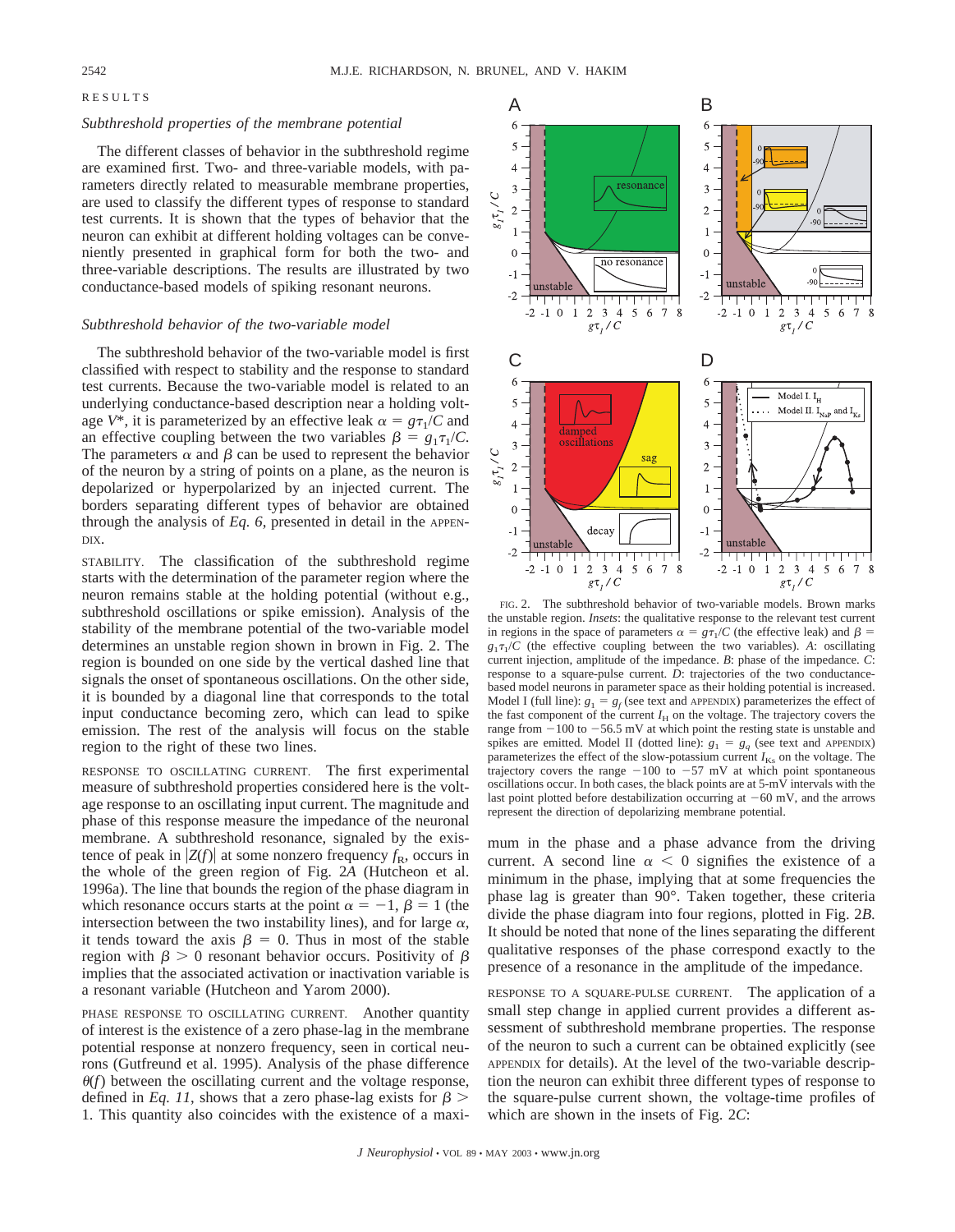*Damped oscillations.* The neuron exhibits damped oscillations at frequency  $f_0$  as it approaches its new holding membrane potential, when  $\beta$  is sufficiently large compared with  $\alpha$ (the red region shown in Fig. 2*C*).

*Overshoot or sag.* When  $\alpha > 1$  and  $\beta > 0$ , but below the red region, the voltage time course has a single overshoot (or sag if the current pulse is hyperpolarizing). This corresponds to the yellow region of Fig. 2*C*.

*Passive decay.* In all other areas of parameter space (the white region), the voltage changes monotonically from its initial to final resting voltage.

It is clear from Fig. 2, *A* and *C,* that subthreshold resonance and damped oscillations are not equivalent. This fact, which was implicit in experimental measures of the resonant and natural frequencies (Puil et al. 1986), is often overlooked. An examination of Fig. 2 shows that neurons can have damped oscillations but no resonance and vice versa. In fact none of the other measurements (the phase or response to a square-pulse current) of the neuron examined here give complete information about the existence of a resonance. However, close to the instability line, where the neuron is almost spontaneously oscillating, both resonance and damped oscillations are guaranteed to occur together.

# *Subthreshold behavior of the two conductance-based models*

The diagram introduced in Fig. 2 allows a visualization of the trajectory of the neuron through the space of parameters  $\alpha(V^*)$  and  $\beta(V^*)$  as the holding voltage  $V^*$  is varied. This is shown for the two model neurons defined in METHODS and detailed in the APPENDIX. As the trajectory crosses different boundaries, so the neuronal response to input current will change qualitatively. The trajectories of the two model neurons, as parameterized by the changing effective leak *g* and coupling variable  $g_1 = g_f$  or  $g_1 = g_q$ , are plotted in Fig. 2*D*. MODEL I. A NEURON WITH  $I_{NA}$ ,  $I_{K}$ , AND  $I_H$  CURRENTS. The resonance curve of the neuron is plotted in Fig. 3*A* for a

holding potential of  $-65$  mV. The spike-generating currents are much faster than other time scales in the system and can be taken as instantaneous, reducing the full model to a threevariable description: the membrane potential and the two activation variables of the H current (see APPENDIX for details). The impedance curve of the reduced three-variable description is also shown in Fig. 3*A*. Comparison with the full model shows that this reduction is extremely accurate. A further approximation, that the slow variable of the  $I<sub>H</sub>$  current averages to a steady value, provides the two-variable description. The behavior of the neuron is therefore classified by its leak conductance *g* and the effect of the  $I_H$  fast variable *f*, through the two dimensionless parameters  $\alpha = g\tau_f/C$  and  $\beta = g_f\tau_f/C$ . This two-variable description provides an excellent approximation of the original model for driving frequencies greater than 2 Hz as shown in Fig. 3*A*. At frequencies greater than 2 Hz, the dynamics of the slow variable of the H current is too slow to follow the voltage changes and therefore to affect the resonance curve.

The effective leak  $\alpha$  and effective coupling between voltage and H current  $\beta$  are calculated for a subthreshold voltage range of  $-100$  to  $-56.5$  mV using the linearization procedure. The corresponding trajectory is shown in Fig. 2*D,* and the resonance and damped oscillation frequencies are shown in Fig. 4*A*. As can be seen, model I exhibits a strong resonance at hyperpolarized values in the absence of damped oscillations (except in a narrow range between  $-58.5$  and  $-56.6$  mV near the firing threshold). This illustrates again that resonance and damped oscillations are distinct phenomena: oscillating and step currents probe different membrane properties. The *Q* value, defined as  $|Z(f_R)|/|Z(0)|$  (Hutcheon et al. 1996b), gives a measure of the strength of the resonance. As can be seen in Fig. 4*A*, the  $I_H$  current provides the strongest resonance of  $\sim$  10 Hz at a holding voltage of  $-80$  mV. The trajectory also shows that the neuron responds with a sag/rebound to a step-current pulse: a well-known characteristic of the  $I<sub>H</sub>$  current (Dickson et al.



FIG. 3. The frequency-dependent input impedance for the two model neurons held at  $-65$  mV, showing the level of approximation between the full  $(\bullet$  and  $\circ)$ , three-variable  $(\leftarrow)$  and two-variable  $(- \cdot -)$  descriptions. *A*: model I. The three-variable model is obtained by taking the spike-generating currents to be instantaneous. The full and three-variable models agree closely for all frequencies plotted. The two-variable approximation is obtained by noting that the slow variable of the  $I<sub>H</sub>$  current averages to a steady value for frequencies greater than  $\sim$ 2 Hz. *B*: model II. The full noninactivating  $I_{Ks}$  model ( $\bullet$ ) and its two-variable approximation, obtained by taking the spike-generating currents to be fast. If an inactivation variable is included in the definition of the *I*Ks current, an impedance profile (E) with a trough at 3 Hz as well as a resonance at 30 Hz is seen (see *Three-variable model* and the APPENDIX for details). The corresponding three-variable model obtained by taking the spike-generating currents to be fast, but retaining the activation and inactivation variables of the *I*<sub>Ks</sub> current, provides a good approximation of the full model.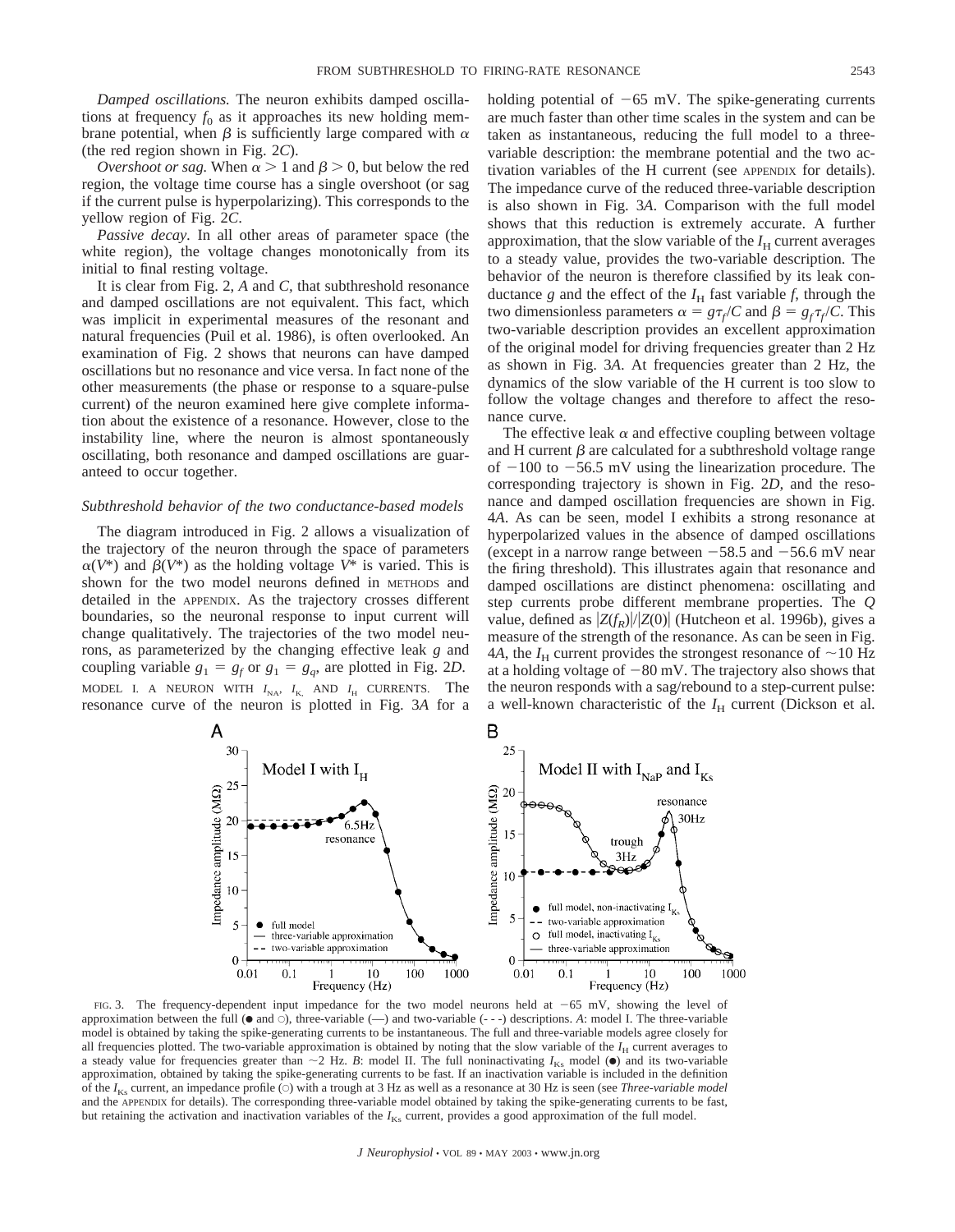

2000). As the holding voltage is increased to more depolarized values the  $I_{\rm H}$  current weakens until the resonance vanishes at around  $-57$  mV.

MODEL II. A NEURON WITH  $I_{NA}$ ,  $I_{K}$ ,  $I_{KS}$ , AND  $I_{NAP}$  CURRENTS. In a similar way to the previous case, the full conductance-based model can be reduced to a two-variable description by noting that the spike-generating currents are fast. This approximation is very accurate, as can be seen in Fig. 3*B* (the noninactivating  $I_{Ks}$  and two-variable profiles). The behavior of this neuron is classified by its leak *g*, the  $I_{Ks}$  coupling variable  $g_q$ , and its time constant  $\tau_q$  through the dimensionless parameters  $\alpha = g \tau_q / C$ and  $\beta = g_q \tau_q / C$ . These quantities are calculated for a subthreshold voltage range of  $-100$  to  $-57$  mV, and the corresponding trajectory is plotted in Fig. 2*D*. In distinction to model I, the resonance here is driven by depolarization-activated currents. This can be seen in the vertical-moving trajectory and the increasing *Q* value as the line of onset of spontaneous oscillations is approached. This neuron features both a resonant current in the activation of  $I_{Ks}$  as well as an amplifying current  $I_{\text{NaP}}$ . The amplification effect is clearly seen in a comparison of the *Q* values of the resonance of model II with model I (which lacks an amplifying mechanism). An examination of Fig. 4*B* shows that the resonant frequency steadily increases as the line of onset of spontaneous oscillations is approached, a feature reminiscent of the "broad-frequency cells" in Llinas et al. (1991) that were also shown to feature a TTX-sensitive persistent sodium current as well as a delayed rectifier. The amplification is due to the fact that the  $I_{\text{NaP}}$ current *decreases* the effective leak (because the current amplifies voltage changes). Hence, the parameter  $\alpha$  decreases as an effect of the activation of this current, and correspondingly the model moves toward the left in the diagram of Fig. 2*D*, in the direction of the line where spontaneous oscillations occur. On this line, the *Q* value diverges.

### *Subthreshold behavior of the three-variable model*

Although two-variable models capture the properties of a broad class of neurons, Fig. 2*A* shows that they only provide two classes of impedance curves, either monotonously decreasing with increasing frequency (nonresonant case shown in white) or with a single peak at a preferred frequency (resonance case shown in green). Therefore more complex imped-

FIG. 4. The resonance frequency  $f_R$  (--) and frequency of damped-oscillations  $f_0$  (- - -) of the 2 model neurons as a function of holding voltage. The corresponding *Q* values are also given that, following convention, measure the relative strength of the resonant peak *Q*  $|Z(f_R)|/|Z(0)|$ . *A*: model I. A resonance exists for most of the subthreshold regime, whereas damped oscillations occur only in a narrow voltage range near the firing threshold (at  $-56.4$  mV). The resonance is strongest at  $-80$ mV with  $f_R = 10$  Hz. *B*: model II. In this case, both resonance and damped oscillations exist above  $-72.5$ mV. The resonance strength increases as the membrane potential approaches the onset of spontaneous oscillations (indicated by  $\bullet$  at  $-57.2$  mV), above which the neuron fires periodically. The regions in which damped oscillations and resonance exist shown in these graphs can be compared with the trajectories in Fig. 2*D*.

ance curves cannot be described with only two variables. For this reason, the same classification described in the preceding text was performed for a model with three variables defined in *Eq. 7.* The model is now specified by four parameters: the conductance ratios  $g_1/g$  and  $g_2/g$  and the time constants  $\tau_1$  and  $\tau_2$  of the variables  $w_1$  and  $w_2$ . Without loss of generality, the time constant of  $w_2$  was chosen to be the faster variable, thus  $\tau_2 < \tau_1$ . When the faster variable is taken to be instantaneous,  $\tau_2 = 0$ , the model becomes equivalent to the two-variable model with  $\alpha = (g + g_2)\tau_1/C$  and  $\beta = g_1\tau_1/C$ .

The classification of the three-variable model was done in terms of the presence or absence of damped oscillatory behavior in response to transient inputs and presence or absence of resonant behavior as defined by the peaks of the impedance profile. Figure 5 shows the different regions of interest in the  $(g_1/g)$  versus  $(g_2/g)$  plane for several values of the times constants  $\tau_1$  and  $\tau_2$  relative to the time constant  $\tau = C/g$ .

STABILITY. As in the two-variable case, the equilibrium voltage may destabilize in two different ways: either the total conductance  $g_1 + g_2 + g$  becomes negative (Fig. 5, -), or spontaneous oscillations appear (Fig. 5, - - -). These two lines intersect at the point where the frequency of the spontaneous oscillations becomes zero. When the time constants are such that  $\tau_2 \ll \tau_1$ , the line where spontaneous oscillations arise becomes vertical. Thus as stated in the preceding text, in the limit  $\tau_2 = 0$ , the behavior of the two-variable model is recovered (compare Fig. 5*B* with Fig. 2).

RESONANCE AND DAMPED OSCILLATIONS. Again, similar but distinct regions are observed in which damped oscillations and resonant behavior occur. In the upper-left quadrant of each panel (where the slower variable is "resonant,"  $g_1 > 0$ , while the faster variable is "amplifying,"  $g_2 < 0$ ), both damped oscillations and resonant behavior are present in most of the stable region. In the upper-right quadrant where both variables are "resonant," damped oscillations and resonant behavior are found almost throughout. In the lower-left quadrant, both variables are amplifying: the neuron exhibits neither damped oscillations nor resonance and destabilizes exclusively by the total conductance becoming zero.

APPEARANCE OF A TROUGH. In the bottom-right quadrant (where the slower variable is now amplifying  $g_1 < 0$  and the faster variable is resonant  $g_2 > 0$ ), a qualitatively new phe-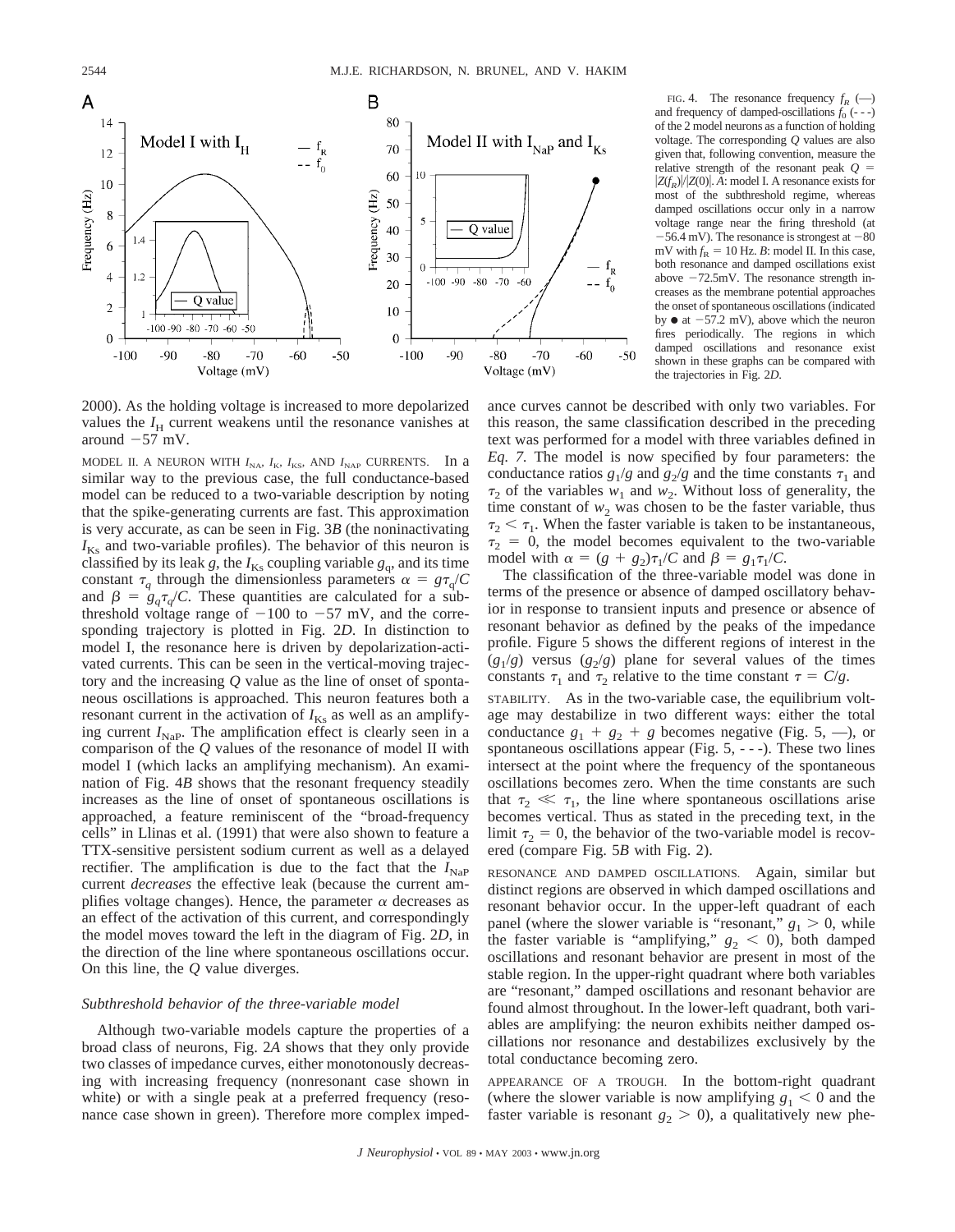

FIG. 5. Phase diagram of the three-variable model in the plane  $g_1/g$ ,  $g_2/g$ , for different values of the time constants  $\tau_1$  and  $\tau_2$  relative to  $\tau = C/g$  (marked above each panel). Brown, unstable region; green, regions where resonance occur; dark green, resonance with a trough at a lower frequency; red lines, the boundaries of the regions in which damped oscillations occur in response to a current step. See text for more details.

nomenon is observed, depending on the values of the time constants. When the two variables  $\tau_1$  and  $\tau_2$  are slower than the time constant  $\tau = C/g$ , the amplitude of the impedance has a local minimum or trough at a finite frequency (indicating a suppression of the membrane response at that frequency) followed by a resonant peak at higher frequency. One example of such subthreshold dynamics is a neuron with an inactivating potassium current with a relatively large activation time constant  $\tau_2$  and a much larger inactivation time constant  $\tau_1$  with overlapping steady-state activation and inactivation functions (a window current). In fact, a model of the  $I_{Ks}$  current that also includes an inactivation variable (see APPENDIX for details) gives exactly this effect. The frequency-impedance curve for such a neuron is plotted in Fig. 3*B* and shows a close similarity to the experimentally measured impedance curve of the fastspiking interneurons measured in Pike et al. (2000). A two- and three-variable reduction of this full conductance-based model are also plotted for comparison. Another possibility would be to have the two variables implemented in two active persistent currents: a potassium current with activation time constant  $\tau_2$ and a sodium or a calcium current with slower activation time constant  $\tau_1$ .

As expected, increasing the complexity of the model in terms of the number of descriptive variables also increases the range of neuronal behavior that can be modeled. In summary, a one-variable model (like the subthreshold dynamics of the leaky IF neuron) can have only a monotonously decaying impedance; a two-variable model can have either a monotonously decaying impedance, or an impedance with a resonant peak, whereas a three-variable model can describe the two above-mentioned behaviors, and in addition, an impedance with a trough at low frequency followed by a peak at higher frequency.

## *Firing-rate resonance*

In this section, the effect of the subthreshold resonance on the dynamics of the firing rate is investigated. The aim of the analysis is to determine when a small oscillatory component in the synaptic inputs of a given neuron will be amplified in its output and how this depends on the subthreshold properties of the considered neuron.

The current used to model the synaptic bombardment such a neuron would experience in vivo comprises a noisy hyperpolarizing or depolarizing drive as well as a weak sinusoidal component of frequency *f*. The signal gain *A*(*f*) defined in *Eq. 14* and illustrated in Fig. 1 measures the strength of the temporal modulation of the instantaneous firing rate induced by the oscillating current. It is the firing-rate analog of the impedance *Z*(*f*), and it is the existence of a peak in the signal gain that categorizes the amplification of frequencies in the outgoing spike train of resonant neurons. As will be shown, the noise inherent in biological networks is an important factor in determining the frequency that is maximally amplified.

The range of behavior is first examined by the use of a GIF model neuron. These results are then illustrated by two conductance-based models with spike generating currents and also an  $I_{\rm H}$  current or  $I_{\rm NaP}$  and  $I_{\rm Ks}$  currents.

#### *Firing-rate resonance in the GIF model neuron*

In the previous section, the subthreshold behavior of a general two-variable model was analyzed in detail. As described in METHODS, a simple spike mechanism (threshold and reset) can be added to the two-variable description to produce a generalization of the IF neuron. This provides the simplest mathematical description of a spiking neuron with resonant subthreshold dynamics and allows a direct link to be made between the subthreshold characteristics and the statistical properties of the outgoing spike train. In spite of its simplicity, the GIF model provides a good approximation to more complete descriptions of neurons as will be seen in the next section.

The model examined here is parameterized by  $C = 0.5$  nF,  $g = 0.025 \mu S$ ,  $g_1 = 0.025 \mu S$ , and  $\tau_1 = 100 \text{ ms}$ , giving a subthreshold resonance frequency  $f_R$  near 5 Hz. The signal gain *A*(*f*) was examined as a function of frequency for different respective strengths of the constant  $I_0$  and noisy  $I_N$  components of the injected current, defined in *Eq. 9.* It should be noted that the sinusoidal component  $I_1$  is always taken to be weak in the present work.

The fact that the neuron is induced to fire at a frequency  $r_0$ by the applied current implies that there are now two distinct and independent frequency scales: the subthreshold resonant frequency  $f_{\rm R}$ , controlled by the subthreshold dynamics of the membrane potential, and the background firing frequency  $r_0$ ,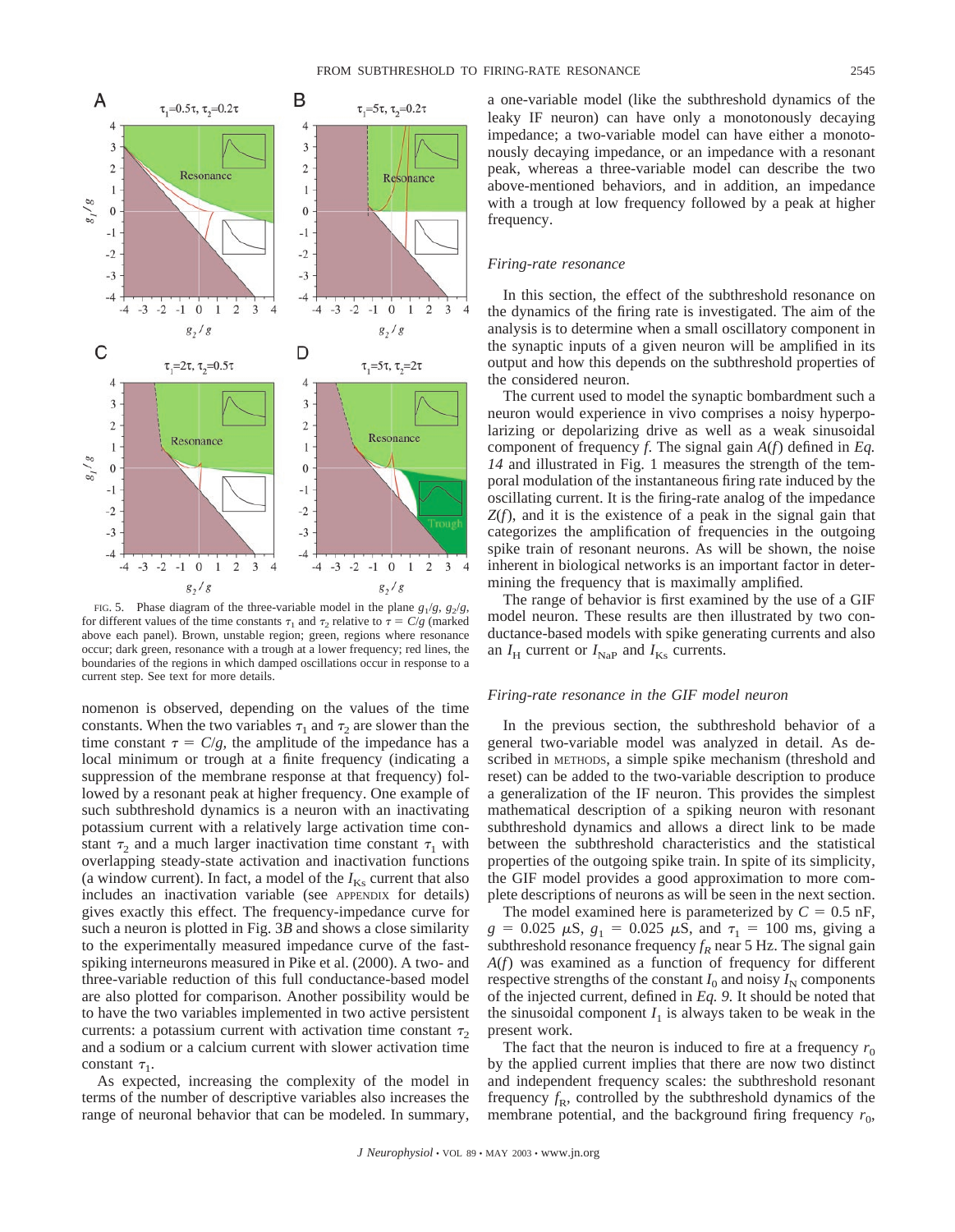

FIG. 6. Effect of noise strength on the amplification of a frequency *f* in the firing rate of a resonant neuron. Two cases are considered: low noise (red) and high noise (blue). The particular generalized integrate-and-fire (GIF) model neuron (*C* = 0.5 nF,  $g = 0.025 \mu S$ ,  $g_1 = 0.025 \mu S$ , and  $\tau_1 = 100 \text{ ms}$ ) has a resonance near 5 Hz, and in all cases, the firing rate is kept at  $r_0 = 20$  Hz. *A* and *B*: simulation of a 3-s current injection protocol. 0–1 s: injected noisy current with no oscillatory component.  $1-2$  s: addition of a 5 Hz  $(f_R)$  sinusoidal component. 2–3 s: sinusoidal component at 20 Hz  $(r_0)$ . A: low-noise case  $(I_0 =$ 0.95 nA,  $I_1 = 0.024$  nA, and  $I_N = 0.11$  nA) in which the neuron fires regularly. The amplification is greatest at  $f = r_0 = 20$  Hz. *B*: high-noise case ( $I_0 = 0.78$ ) nA,  $I_1 = 0.059$  nA, and  $I_N = 0.55$  nA). The strongest amplification is at the resonance frequency  $f = f_{\text{R}} = 5$  Hz. *C*: signal gain amplitude  $|A(f)|$  vs. frequency. *D*: phase of the signal gain (*f*) vs. frequency. Both low (red curves) and high (blue curves) noise cases with the green curves representing an intermediate case  $(I_0 = 0.92 \text{ nA} \text{ and } I_N = 0.22 \text{ nA} \text{ giving } \sigma_{\text{V}} = 1.36 \text{ mV}.$ The signal gain curves are normalized to 1 at  $f = 0$ , see APPENDIX. The full lines are the theoretical predictions and the symbols come from numerical simulations of the model.

which is controlled by the characteristics of the externally applied noisy current. It is useful to distinguish situations depending on whether  $r_0$  is lower or greater than  $f_R$ .

*High firing rate*  $r_0 > f_R$ . When the firing rate of the neuron is greater than its resonance frequency, two distinct modes of behavior were identified: when the neuron fires regularly due to a direct drive with a low-noise term (*low noise*) and when the neuron fires irregularly due to a high-noise term and a weak direct drive (*high noise*). Histograms of the response of these two cases to a current composed of a nonoscillating interval, an interval with a component of frequency  $f_{\rm R} = 5$  Hz and a final interval with a component of frequency  $r_0 = 20$  Hz are plotted in Fig. 6, *A* and *B.* The full frequency-dependent profiles of the signal gain  $A(f)$  and phase  $\phi(f)$  are also given in Fig. 6 C and *D*.

*Low noise.* The neuron fires regularly under the action of a strong direct drive  $I_0 = 0.95$  nA perturbed by a weak noise term  $I_N = 0.11$  nA ( $\sigma_V = 0.68$  mV). In this regime (the red curves of Fig. 6), the neuron behaves as a nonlinear oscillator of frequency  $r_0$ . In the spike histogram (Fig. 6A), it is clear that the modulation is strongest in the third interval where the modulation of the current is at a frequency of 20 Hz, equivalent to the firing rate.

*High noise.* In the converse case of noise-driven irregular firing (still at an average rate of  $r_0 = 20$  Hz) with  $I_0 = 0.78$  nA and  $I_N = 0.55$  nA ( $\sigma_V = 3.4$  mV), the amplification properties of the resonant neuron change. As shown in the corresponding (blue) spike histogram of Fig. 6*B,* the amplification is now strongest in the second interval of the response, corresponding to a modulation of the input current at a frequency equal to the subthreshold resonance  $f_R = 5$  Hz. Note that the noise level chosen here corresponds to the typical magnitude of membrane potential fluctuations measured in vivo, which are  $\sim$ 3–5 mV (Anderson et al. 2000; Destexhe and Paré 1999).

It is instructive to examine the signal gain for different values of noise, while the firing rate  $r_0$  is kept constant through compensatory changes of the direct drive  $I_0$ , see Fig. 6*C*. As the relative strength of the noise is increased, the signal-gain peak at the firing rate decreases and vanishes before the peak at the resonance frequency emerges at higher noise levels. The green curve in Fig. 6*C* shows an intermediate case with a flat signalgain profile. The curves showing the phase in Fig. 6*D* show qualitatively similar behavior, except that the peaks (indicating the greatest phase advance) are at lower frequencies than the corresponding peaks in the signal gain.

*Low firing rate*  $r_0 \leq f_R$ . When the firing rate  $r_0$  is lower than the resonant frequency  $f_R$ , the "low-noise" (regular firing) situation becomes almost impossible to reach because in absence of noise the neuron often starts to fire at a finite frequency (a type II neuron, see e.g., Rinzel and Ermentrout 1989). In this case, firing at low frequencies can only be achieved through the action of a noisy current, rendering neuronal firing irregular. Thus in practice, low firing rates imply high noise (noise-driven firing). When  $r_0 < f_R$ , the inter-spike interval is sufficiently long such that the neuron has time to explore its subthreshold regime and begin to "resonate" before firing. As could be expected, the subthreshold resonant frequency is therefore strongly evident in the signal gain, see Fig. 7*A* in which the neuron was driven by a weak DC  $I_0 =$ 0.50 nA and noise term  $I_N = 0.55$  nA ( $\sigma_V = 3.4$  mV). The full profile of the signal gain demonstrates that the frequency most preferentially amplified is the subthreshold resonance  $f_R = 5$ Hz, as in Fig. 6*B*. This case is therefore similar to the highfiring-rate case (*high noise*) for which noise also dominated the firing process, despite the fact that the inter-spike dynamics are quite different.

The amplitude and phase of the signal gain *A*(*f*) give a full picture of the changing behavior as the neuron moves between regular firing and irregular noise-driven firing in these two cases. As stated previously, the advantage of the GIF neuron is that it allows for a direct link between the subthreshold properties and their effect on the firing rate. A mathematical analysis, presented elsewhere (unpublished results), provides analytical expressions for the signal gain and its phase in terms of the parameters of the model, in the limit that  $\tau_1$  is long. The mathematically generated curves have been plotted in Figs. 6,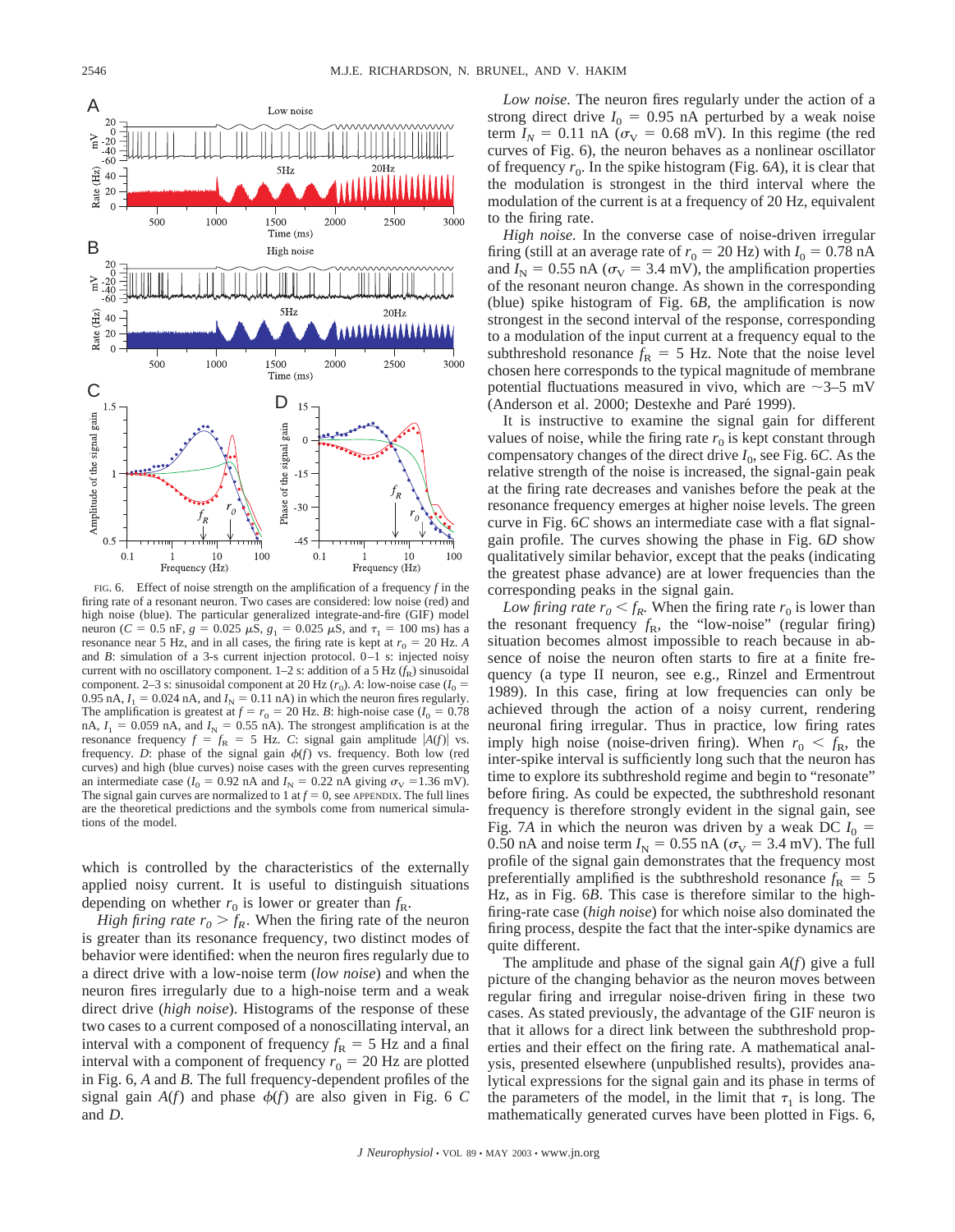

*C* and *D,* and 7, *A* and *B,* for comparison with data from numerical simulation. All signal-gain amplitude profiles are normalized to 1 at  $f = 0$ , see APPENDIX.

The results can be summarized by the following two statements: *1*) when the noise is low and the firing regular, a resonant neuron preferentially amplifies input frequencies at the firing rate itself. *2*) In cases of irregular noise-driven firing, a resonant neuron will preferentially amplify an input frequency close to its subthreshold resonance. It should be noted that the first mode of amplification is not restricted to resonant neurons. In fact this type of behavior is also seen in passive neurons and has been demonstrated experimentally (Knight 1972). In this situation, the neuron does not directly communicate any information about its subthreshold properties to the network. The second mode of amplification, in which the preferential amplification is at a frequency *intrinsic* to the cell, is particular to resonant neurons: the mathematical analysis directly links this firing-rate resonance with the existence of a subthreshold resonance.

#### *Conductance-based models*

The analysis of a resonant GIF neuron in the preceding text demonstrated that there are two distinct modes of behavior with respect to the amplification of particular frequencies. In the case of low noise, the frequency most strongly amplified was at the firing rate (a property also of passive neurons), whereas in the case of high noise the amplification was most strong at the intrinsic resonant frequency of the cell.

These results were obtained using the idealized GIF model in which the Hodgkin-Huxley action potential is replaced with a voltage threshold and reset. A further assumption is that the subthreshold behavior is the same at all holding voltages. Another simplification is that a current-based white-noise term was used to model the synaptic bombardment rather than a more realistic temporally correlated conductance-based noise. Given these approximations, it should be tested if the results of the previous section carry over to more complete models that include spike-generating and other voltage-dependent currents together with conductance noise (Destexhe et al. 2001). The preceding analysis was therefore repeated for the two conductance-based model neurons that are described in METHODS and the APPENDIX and for which the subthreshold resonance behaviors are depicted in Figs. 3 and 4.

FIG. 7. The signal gain for the case of noisedriven firing at a low rate. GIF model, same parameters as in Fig. 6. A: the amplitude  $|A(f)|$ . The frequency most strongly amplified is at the subthreshold resonance of 5 Hz. *B*: the phase  $\phi(f)$  of the signal gain. There is a phase advance at low frequencies as well as peak at  $\sim$  2 Hz. The signal gain curves have been normalized to pass through 1 at  $f = 0$ . —, the theoretical predictions;  $\bullet$ , from numerical simulations of the model. The firing rate  $r_0$ and the subthreshold resonance frequency  $f_{\rm R}$  are shown  $(\downarrow)$ .

MODEL I. A NEURON WITH  $I_{H}$ ,  $I_{NA}$ , AND  $I_{K}$  CURRENTS. The amplitude of the signal gain was examined in both the low- and high-noise regimes analogous to that shown in Figs. 6 and 7. As can be seen in Fig. 4*A,* the subthreshold resonance frequency varies with holding voltage. However, as seen in the *Q* values in the same figure, the dominating resonance frequency  $f_R$  is near 10 Hz.

*Low noise with high firing rate*  $r_0 > f_R$ . The synaptic drive was parameterized by the conductances  $g_{\text{eo}} = 0.01 \mu S$ ,  $g_{\text{io}} =$ 0.0085  $\mu$ S and noise strengths  $\sigma_{\rm e} = \sigma_{\rm i} = 0.0005 \mu$ S eliciting regular firing at a rate  $r_0$  close to 50 Hz. As can be seen in Fig. 8*A*, the signal gain peaks at this firing-rate frequency.

*High noise with high firing rate*  $r_0 > f_R$ . The synaptic drive was parameterized by the conductances  $g_{\text{eo}} = 0.01 \mu S$ ,  $g_{\text{io}} =$ 0.015  $\mu$ S and noise strengths  $\sigma_{\rm e} = \sigma_{\rm i} = 0.01 \mu$ S also giving a firing rate  $r_0$  close to 50 Hz. As expected in this case of irregular firing, the peak in the signal gain (Fig. 8*B*) is now at the resonant frequency  $f_{\rm R} = 10$  Hz.

*High noise and low firing rate*  $r_0 \leq f_R$ . The synaptic drive was parameterized by the conductances  $g_{\text{eo}} = 0.01 \mu S$ ,  $g_{\text{io}} =$ 0.063  $\mu$ S and noise strengths  $\sigma_e = \sigma_i = 0.015 \mu$ S giving a low (but noise-driven) firing rate of  $r_0 \sim 5.5$  Hz. As in the previous example of noise-driven firing, the peak in the signal gain is near the resonant frequency of 10 Hz, Fig. 8*C*.

MODEL II. A NEURON WITH  $I_{KS}$ ,  $I_{NAP}$ ,  $I_{NA}$ , AND  $I_K$  CURRENTS. The *Q* values for this model (see Fig. 4*B*) demonstrate that the resonance is strong for a range of frequencies with a peak at the onset of spontaneous oscillations near 55 Hz. As the subthreshold resonance is at relatively high frequencies, the only case examined for model II is that for which the firing rate is less than the resonant frequency  $r_0 < f_R$ .

*Noise-driven firing with*  $r_0 < f_R$ . The synaptic drive was parameterized by the conductances  $g_{\text{eo}} = 0.02 \mu S$ ,  $g_{\text{io}} = 0.012$  $\mu$ S and noise strengths  $\sigma_{\rm e} = \sigma_{\rm i} = 0.01 \mu$ S inducing a firing rate of 20 Hz. As can be seen in Fig. 8*D,* the signal gain profile is peaked at 50–55 Hz: near the subthreshold resonance frequency.

EFFECT OF THE CONDUCTANCE INCREASE FROM THE SYNAPTIC DRIVE. It should be noted that the conductance change caused by the modeled noise (see *Eq. 8*) has the effect of increasing the value of the subthreshold resonance frequency, relative to that which would be measured in the absence of synaptic drive. In Fig. 8, for the case of model I (case of high noise and high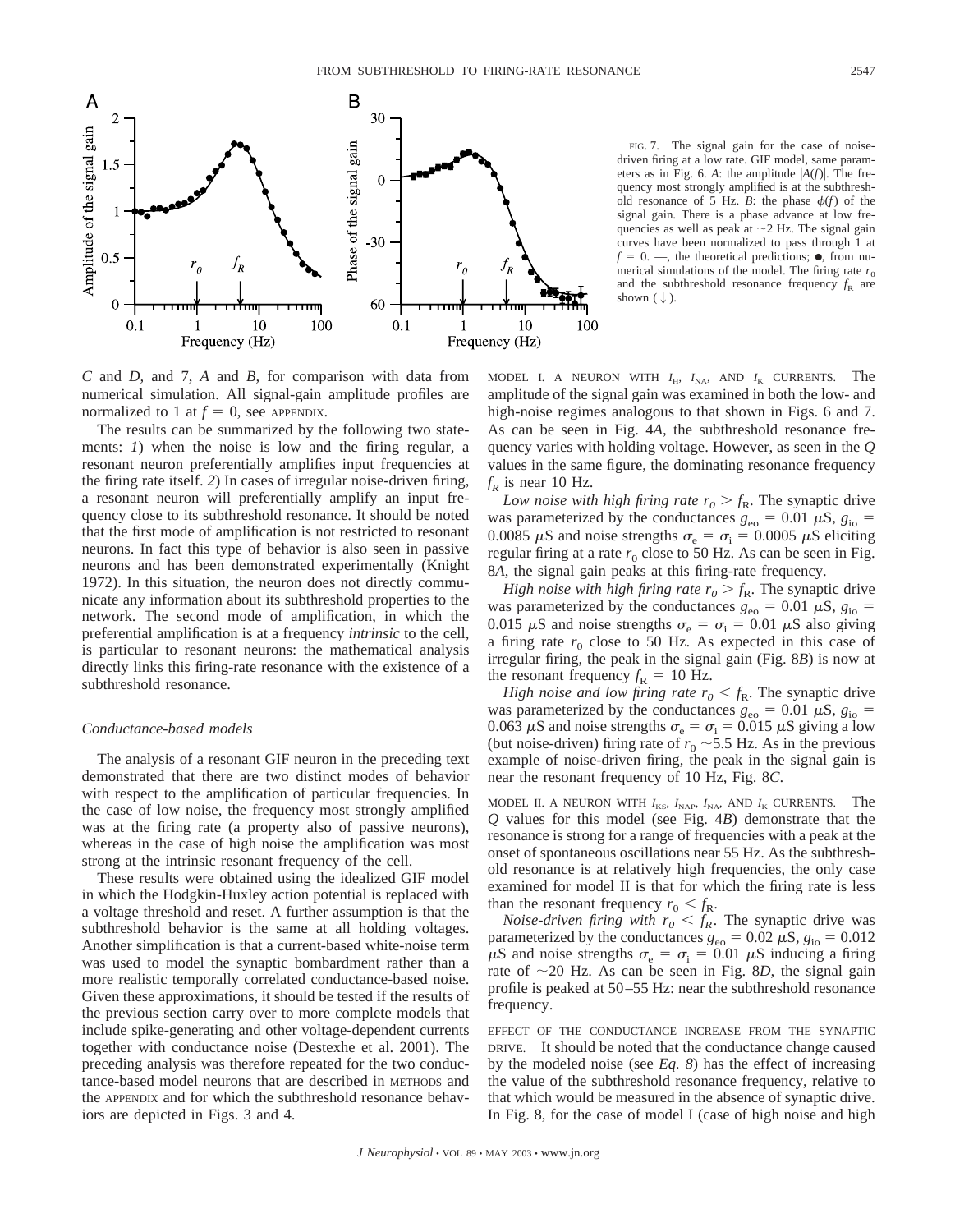

firing rate), the conductance change corresponded to a 70% increase in the leak. This effect increased the subthreshold resonant frequency by  $\sim$ 1 Hz over the voltage range  $-100$  to -60 mV. For model II (for which the conductance increase was 90%) the corresponding increase in the subthreshold resonant frequency was  $\leq$ 2 Hz. Larger synaptic conductances lead to larger shifts in the subthreshold preferred frequency and consequently in the firing-rate preferred frequency as shown in Fig. 9 for the case of model II. The preferred frequency is close to 50 Hz for a conductance change of 100% but increases to  $\sim$  60 and 80 Hz for a conductance change of 200 and 400% values similar to some estimates of conductance changes in vivo (Destexhe and Paré 1999). The frequency where the spike rate is in phase with the input increases accordingly. The shift of the firing rate resonant frequency is related to the shift in subthreshold frequency. The latter shift can be calculated using *Eq. A6* of the APPENDIX. The strength of subthreshold resonance decreases with an increase in synaptic conductance, near a particular holding voltage. Thus one would expect that the strength of the firing rate resonance would also decrease with the conductance increase. However, this is not necessarily the

FIG. 8. The spike-response  $(I_1|A(f)|)$  to a weak applied oscillating current (amplitude  $I_1$ ) for regular and noise-driven firing modes for two conductance-based models of resonant neurons. *A*: model I, regular firing ( $g_{\text{eo}} = 0.01 \mu$ S,  $g_{\text{io}} = 0.0085$  $\mu$ S,  $\sigma_e = \sigma_i = 0.0005 \mu$ S,  $I_1 = 0.02 \text{ nA}$ ). The strongest amplification is at a frequency equal to the firing rate  $r_0 = 50$ Hz. *B*: model I, noise-driven irregular firing at high rate ( $g_{\text{eo}}$  = 0.01  $\mu$ S,  $g_{io} = 0.015 \mu$ S,  $\sigma_e = \sigma_i = 0.01 \mu$ S,  $I_1 = 0.2 \text{ nA}$ ). The strongest amplification is now near the resonant frequency  $f_{\rm R}$  = 10 Hz. *C*: model I, noise-driven firing at low rate  $r_0 \sim 5.5$  Hz  $(g<sub>eo</sub> = 0.01 \mu S, g<sub>io</sub> = 0.063 \mu S, \sigma<sub>e</sub> = \sigma<sub>i</sub> = 0.015 \mu S, I<sub>1</sub> = 0.1$ nA). Again the peak amplification is at the resonance frequency  $f_{\rm R}$  = 10 Hz. *D*: model II, noise-driven firing at low rate ( $g_{\rm eo}$  =  $0.02 \mu S$ ,  $g_{io} = 0.012 \mu S$ ,  $\sigma_e = \sigma_i = 0.01 \mu S$ ,  $I_1 = 0.1 \text{ nA}$ ). The strongest amplification is near the resonant frequency of this neuron, at 50 Hz. The error bars are smaller than the symbol size.

case, as shown in Fig. 9 where it is seen that the resonance strength increases with the conductance increase. The increase in this case appears to be due to the fact that the neuron spends more time at values of the membrane potential close to threshold, where the subthreshold resonance is stronger (see Fig. 4).

In summary, the conclusions drawn in the analysis of the GIF model neuron also hold for two distinct conductancebased models of resonance: the neurons amplify frequencies near their subthreshold resonance frequency under conditions of noise-driven irregular firing. A supplementary feature is that conductance-based synaptic noise increases the subthreshold resonance frequency. This in turn increases the frequency for which the firing rate is preferentially modulated, in the irregular firing regime.

#### DISCUSSION

Many classes of neurons throughout the nervous system exhibit subthreshold resonance. In this paper, we systematically studied the effect of this intrinsic frequency preference on both the subthreshold properties and the dynamics of the firing



FIG. 9. The effect of increasing synaptic conductance on the modulation and phase of the spike-response  $(I_1|A(f)|)$ . Model II, for which  $g_L = 0.037 \mu S$ , with synaptic-conductance input that increases this conductance by 100% ( $\bullet$ ,  $g_{\text{eo}} = 0.021 \mu S$ ,  $g_{\text{io}} =$ 0.016  $\mu$ S), 200% (■,  $g_{\text{eo}} = 0.038 \mu$ S  $g_{\text{i}_0}$ 0.036  $\mu$ S), and 400% ( $\bullet$ ,  $g_{\text{eo}} = 0.076 \mu$ S,  $g_{io} = 0.072 \mu S$ ). *A*: spike rate modulation. The spike-rate resonant frequency is shifted to  $\sim$  50, 60, and 80 Hz for conductance increases of 100, 200, and 400%, respectively. *B*: phase. The frequency where the spike rate is in phase with the input has a corresponding shift to higher values. In all cases, the amplitude of the sinusoidal current was 0.05 nA and  $\sigma_{\rm e} = \sigma_{\rm i} = 0.01$   $\mu$ S, eliciting a background firing rate of 20 Hz.

*J Neurophysiol* • VOL 89 • MAY 2003 • www.jn.org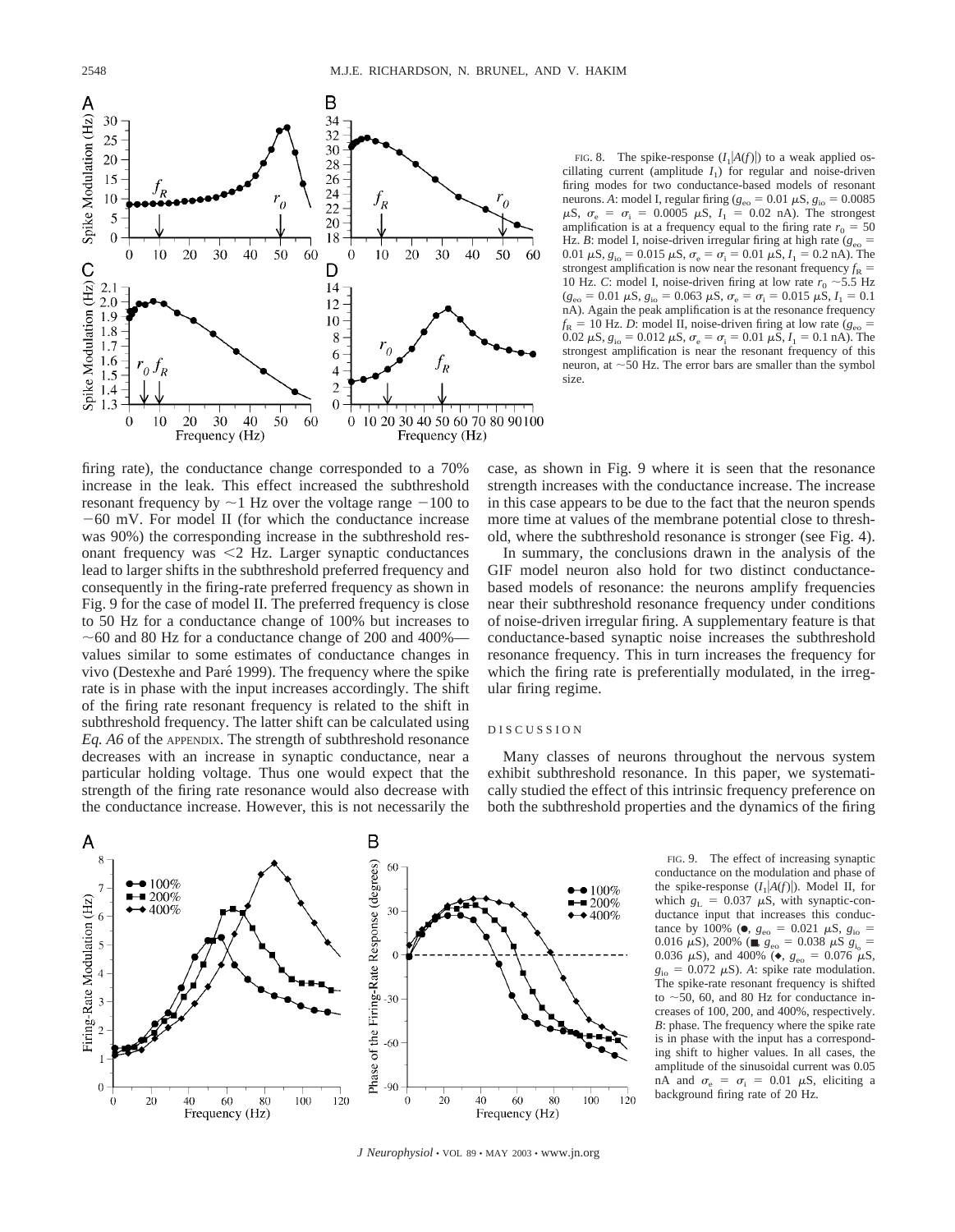rate. Using reduced models as well as two example conductance-based model neurons, it was found that resonant neurons can amplify an oscillatory component in their input as they transmit it to postsynaptic targets. When the noise from the synaptic bombardment is significant, the frequency most strongly amplified is the subthreshold resonant frequency itself. The results of this study underline the importance of taking noise into account when examining neuronal response

# *Subthreshold dynamics*

Our analysis of two- and three-variable neuronal models classifies a broad range of subthreshold behavior, providing a unifying framework in which different models can be inserted and compared. In particular, it shows that resonance and damped oscillations in response to transient inputs occur in overlapping but different regions of parameters.

and provides a first step in the understanding of the role of

resonance in oscillations at the network level.

Neurons can exhibit resonance when they include a sufficiently slow variable that opposes voltage change as previously emphasized (see e.g., Hutcheon and Yarom 2000). In this case, the negative feedback at low frequencies together with the suppressed response at high frequencies creates a band-pass filter that gives the resonant response but not a damped-oscillatory response. Figure 2 shows that having a sufficiently slow variable that opposes voltage change is indeed a sufficient condition for resonant behavior. It is, however, not a necessary condition because even a fast variable (i.e.,  $\tau_1 < C/g$ ) can produce resonance as long as its conductance  $g_1$  is sufficiently large. In fact, an examination of the regions in Fig. 2 shows that resonant neurons with slow variables are generally nonoscillating, whereas those with fast variables are generally intrinsically oscillating. Conversely, neurons exhibiting damped oscillations do not necessarily have resonance if the damping of the oscillation is strong enough. This appears in a small parameter region where the effective coupling between the two variables is weak, as shown in Fig. 2.

Our analysis also clarifies the relationship between the phase and the amplitude of the impedance. Phase advance of the membrane potential at low frequencies implies a peak in the impedance profile, but the reverse is not necessarily true, if the resonance is too weak.

Further analysis of three-variable models identified an impedance profile with a trough at low frequency followed by a peak at higher frequencies. Such behavior was recently found experimentally in CA1 interneurons of the hippocampus by Pike et al. (2000). The criteria for a trough in the impedance profile are two active components that act on a slower time scale than the membrane time constant. The slowest of the two variables must act to amplify voltage change, whereas the faster should act to oppose the change. An explicit example was given in terms of a neuron with an inactivating slow potassium current.

The analytical results presented can be used in the interpretation of experiment in two ways. They allow for the systematic building of a minimal model of a neuron, given the experimentally measured impedance profile. First the qualitative features of the resonance curve indicate the minimal number of variables needed (e.g., two variables for neurons with a single peak in the curve, three variables for neurons with a trough followed by a peak); second, the parameters of the model can be obtained quantitatively by fitting the impedance curve of the given model to the data. From an experimental point of view, they provide hints for the type of currents, or combination of currents, needed to achieve given resonance properties (see also Hutcheon and Yarom 2000).

The general subthreshold "phase diagrams" that were introduced here are related to several diagrams, which appeared previously in the literature for particular neurons. In models with persistent sodium and slow potassium currents, diagrams have been drawn in parameter space  $g_{\text{NaP}}-g_{\text{Ks}}$  (Hutcheon and Yarom 2000; White et al. 1995). In Fig. 2,  $\alpha$  is proportional to minus  $g_{\text{NaP}}$ , whereas  $\beta$  is proportional to  $g_{\text{Ks}}$ . The triangular region (of the above-mentioned diagram) where subthreshold oscillations occur corresponds to the area bounded by the line where spontaneous oscillations arise and the continuation of the straight line indicating a zero total conductance in Fig. 2. Likewise, the diagram of Manor et al. (1997), showing how the cellular behavior changes when the leak conductance and the conductance of a low-threshold calcium current are changed, is related to Fig. 2, by an appropriate change of variables. The conductance of the low-threshold calcium channels enters both on the  $\alpha$  variable (through its instantaneous activation dynamics) and on the  $\beta$  variable.

#### *Firing-rate dynamics*

Resonance properties have traditionally been studied at the single-neuron level or in neurons coupled by gap junctions (Manor et al. 1997). On the other hand, firing properties of resonant neurons have been less systematically studied. Such studies are important to assess the role of resonance in networks in which the main coupling is chemical and not electrical. Indeed, for subthreshold resonant properties to affect network dynamics, as reported by Tiesinga et al. (2001) and Wang (2002), the firing properties of single neurons themselves should be sensitive to the resonance. In the present paper, this question has been investigated, using both reduced models and conductance-based models. It has been shown how noise plays a crucial role in the appearance of resonance at subthreshold frequencies of the firing rate modulated by a sinusoidal input. When noise is weak and firing is regular, the firing rate response is dominated by resonances at the background firing frequency and the subthreshold resonance is masked. When noise is strong and firing is approximately Poisson, the resonance at the background firing rate disappears and the subthreshold resonance is revealed. The phenomenon is most clearly seen with the GIF model that has a subthreshold response independent of membrane potential and is submitted to white-noise current inputs. This produces a single voltageindependent resonant frequency that can be directly compared with the frequency amplified in the firing rate. Given the simplicity of the model, the shift of the firing rate resonance with noise and its relation to the subthreshold can also be demonstrated mathematically. However, neurons are more realistically modeled using a conductance-based description. In addition, synaptic "noise" is better modeled by conductance fluctuations that both modify the conductance of the neuron and give rise to correlated noise. This complicates the phenomenon as compared with the GIF model. The neuronal conductance and the preferred subthreshold frequency vary with the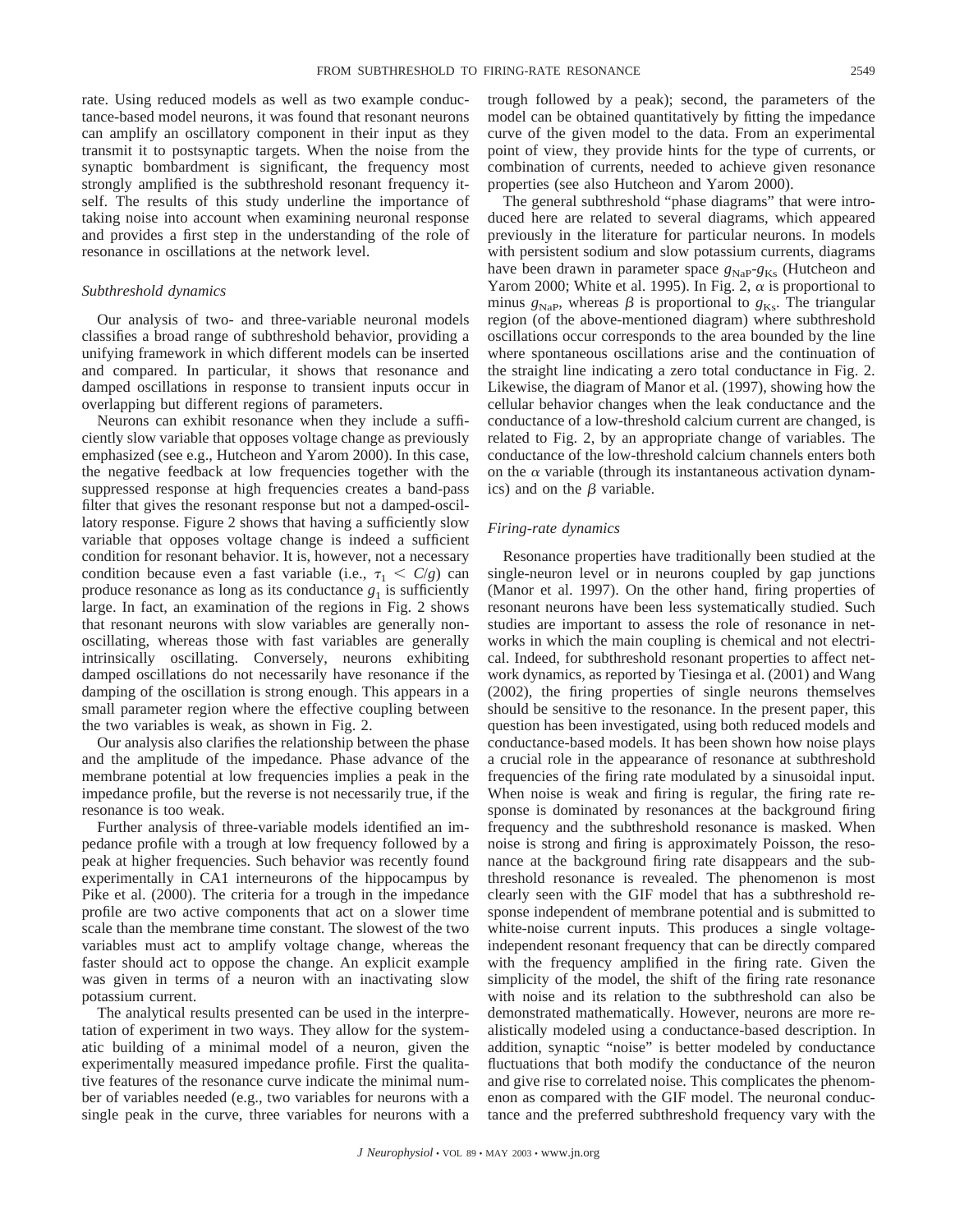membrane potential and with the input strengths. The effect of increasing synaptic conductance is to increase the subthreshold resonance frequency, and this effect leads, for noisy inputs, to a corresponding increase in firing rate resonance frequency. The noise correlations also modify the neuronal response at high frequency as previously described (Brunel et al. 2001), but this happens at higher frequencies than those of interest here. So the phenomenon observed with the GIF model is found to remain true for the conductance-based models. At a general level of explanation, it can be attributed to the bandpass filter properties of the membrane subthreshold dynamics that amplify the response at the subthreshold preferred frequency.

Our study suggests a functional role for noise in making known to the network the frequency preferences of single neurons. In a sense, noise allows the neurons to communicate to each other information about the particular subthreshold ion-channel dynamics they exhibit, a message that otherwise would be lost in regular spiking dynamics. These results on the firing rate dynamics of resonant neurons could be tested in any slice preparation in which resonant neurons are observed. Between 1,000 and 50,000 s of simulation time were needed to produce accurate numerical data for this paper. However, simulations also suggest that collecting spikes for  $\sim$  5–10 min per frequency should be sufficient to see the effects of subthreshold resonance in the signal gain at a reasonable significance level.

It should perhaps be emphasized that the unmasking of subthreshold resonance properties by noise is quite distinct from the usual "stochastic resonance" effect (Wiesenfeld and Moss 1995) that quantifies the output at a given frequency as the strength of noise is varied. In this case, resonance generally arises as some stochastic rate coincides with the given oscillating frequency. A simple IF model, with passive membrane properties, displays stochastic resonance (Bulsara et al. 1994) but not the subthreshold and firing-rate resonance studied here.

Firing rate resonance and the associated phase advance of the firing rate at low frequencies can also be due to other mechanisms, such as spike frequency adaptation (Fuhrmann et al. 2002). One difference between the two mechanisms is that with spike frequency adaptation the negative feedback comes through action potential-dependent currents, whereas in the case of subthreshold resonance negative feedback comes from the interspike subthreshold dynamics. Another difference is that for the case of subthreshold resonance, the peak response in the signal gain and corresponding zero phase lag near the resonant frequency do not appear under noiseless conditions.

#### *Implications for network synchronization*

The firing rate signal gain examined in this paper is one of the crucial quantities that determines the synchronization properties of large networks, together with the temporal characteristics of synaptic transmission. In particular, the existence of phase advance of the firing rate at low frequency can generate an oscillation in networks of excitatory neurons as was shown for the case of adapting neurons (Fuhrmann et al. 2002). Therefore we expect that in noisy in-vivo-like conditions, networks of excitatory neurons with subthreshold resonance could generate oscillations.

From the theoretical point of view, we have introduced a simplified neuronal model for a resonant neuron, the generalized IF neuron, that can be engineered to capture the subthreshold dynamics of any conductance-based model neuron but with a fixed threshold for firing. Simple one-variable IF neurons have proven very useful for understanding the dynamics of large networks because analytical tools can be applied to study and understand in great detail the collective dynamics of such networks (see e.g., Abbott and van Vreeswijk 1993; Amit and Brunel 1997; Amit and Tsodyks 1991; Brunel 2000; Brunel and Hakim 1999; Gerstner 2000; Treves 1993). However, IF neurons are clearly not suited to describe neurons with subthreshold resonance. The generalized IF neuron that was introduced here provides an appropriate tool for the investigation of the collective properties of networks of resonant neurons. Such theoretical studies will help to obtain a deeper understanding of the functional role of subthreshold resonance in the nervous system.

#### APPENDIX

*Model I: spiking neuron with an I<sub>H</sub> current* 

The model is defined as follows

$$
C_{\rm M} \frac{\mathrm{d}V}{\mathrm{d}t} = -I_{\rm L} - I_{\rm H} - I_{\rm Na} - I_{\rm K} - I_{\rm syn} + I_{\rm app}
$$

where the membrane capacitance  $C_M = 0.37$ nF and the leak current  $I_L$ is defined by  $I_L = \bar{g}_L (V - E_L)$  with  $\bar{g}_L = 0.037 \mu S$  and  $E_L = -68$ mV. The other currents take the form

$$
I_{\text{Na}} = \bar{g}_{\text{Na}} m_{\text{s}}^3 h (V - E_{\text{Na}})
$$

$$
I_{\text{K}} = \bar{g}_{\text{K}} n^4 (V - E_{\text{K}})
$$

$$
I_{\text{H}} = \bar{g}_{\text{H}} (0.8f + 0.2s)(V - E_{\text{H}})
$$

where the conductances  $\bar{g}$  and reversal potentials  $E$  are given in Table A1, and it should be noted that  $f_{\infty} = s_{\infty}$ . The time-varying activation and inactivation variables *h*, *n*, *f,* and *s* all follow equations of the form

TABLE 1. *Definitions and parameters of the currents used for the conductance-based models*

| Current                             | $g$ , $\mu s$ | E, mV          | Gating Variables $x_{\infty}$                                                                                             | $\tau_{\rm v}$ , ms                                                              |
|-------------------------------------|---------------|----------------|---------------------------------------------------------------------------------------------------------------------------|----------------------------------------------------------------------------------|
| $I_{\rm Na}$                        | 19.24         | $+55$          | $m_{\infty} = \alpha_m/(\alpha_m + \beta_m)$<br>$h_{\infty} = \alpha_{h} / (\alpha_{h} + \beta_{h})$                      | $\tau_m = 0$<br>$\tau_h = 1/(\phi(\alpha_h + \beta_h))$                          |
| $I_K$<br>$I_H$                      | 7.4<br>0.03   | $-90$<br>$-41$ | $n_{\infty} = \alpha_n/(\alpha_n + \beta_n)$<br>$f_{\infty} = 1/(1 + e^{(V + 78)/7})$                                     | $\tau_n = 1/(\phi(\alpha_n + \beta_n))$<br>$\tau_{\rm r} = 38$                   |
| $I_{\rm NaP}$                       | 0.037         | $+55$          | $s_{\infty} = 1/(1 + e^{(V+78)/7})$<br>$p_{\infty} = 1/(1 + e^{-(V+51)/5})$                                               | $\tau_{s} = 319$<br>$\tau_n = 0$                                                 |
| $I_{\rm Ks} \over I_{\rm Ks}^{(2)}$ | 2.59<br>5.18  | $-90$<br>$-90$ | $q_{\infty} = 1/(1 + e^{-(V+34)/6.5})$<br>$q_{\infty} = 1/(1 + e^{-(V+34)/6.5})$<br>$k_{\infty} = 1/(1 + e^{(V+65)/6.6})$ | $\tau_a = 6$<br>$\tau_a = 6$<br>$\tau_k$ = 200 + 220/(1 + $e^{-(V+71.6)/6.85}$ ) |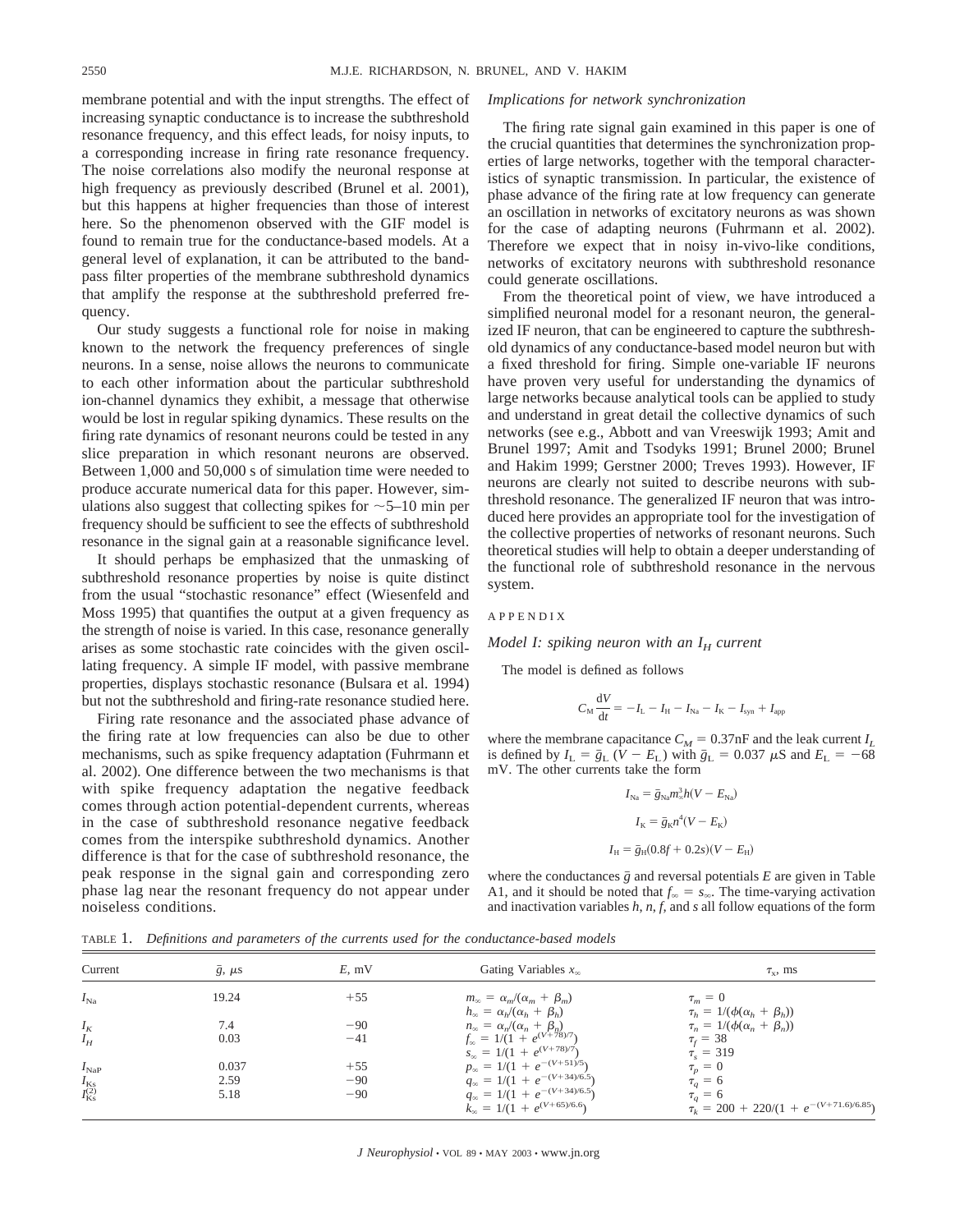TABLE 2. *Values for*  $\alpha$  and  $\beta$  used in the definition of the spike*generating currents*  $I_{Na}$  *and*  $I_k$ 

|   | $\alpha$                                                           | β                                         |
|---|--------------------------------------------------------------------|-------------------------------------------|
| m | $-0.1(V + 32)$<br>$\alpha_m = -$<br>$\frac{1}{\exp(-0.1(V+32))-1}$ | $\beta_m = 4 \exp(-(V + 57)/18)$          |
| h | $\alpha_h = 0.07 \exp(-(V + 46)/20)$                               | $\beta_h = \frac{}{\exp(-0.1(V+16)) + 1}$ |
| n | $-0.01(V + 36)$<br>$\alpha_n = \frac{1}{\exp(-0.1(V+36))} - 1$     | $\beta_n = 0.125 \exp(-(V + 46)/80)$      |

$$
\tau_x(V) \frac{\mathrm{d}x}{\mathrm{d}t} = x_\infty(V) - x \tag{A1}
$$

The voltage dependence of the corresponding  $\tau_x(V)$  and  $x_\infty(V)$ parameters are also given in Table A1. All currents are taken to be at physiological temperatures, and hence the time scale of the Hodgkin-Huxley spike-generating currents have been shortened by the temperature factor  $\phi = 3^{(36-6.3)/10} = 26.12$ . The resting voltage of this model neuron is equal to  $V_{\text{rest}} = -65.2 \text{ mV}$  and the firing threshold is close to  $-56.4$  mV.

LINEARIZATION. Following the procedure outlined in METHODS, the conductance-based model outlined in the preceding text can be linearized around a holding voltage *V*\* (which can be varied by changing *Iapp*). This model yields the following set of linear equations

$$
C_M \dot{v} = -g_M v - g_h w_h - g_n w_n - g_j w_f - g_s w_s
$$

$$
\tau_h \dot{w}_h = v - w_h
$$

$$
\tau_n \dot{w}_n = v - w_n
$$

$$
\tau_f \dot{w}_f = v - w_f
$$

$$
\tau_s \dot{w}_s = v - w_s
$$

The conductance  $g_M = \partial I_{\text{mem}}/\partial V$  is the slope of the instantaneous *I*-*V* curve at *V*\*

$$
\bar{g}_{\rm L} + \bar{g}_{\rm Na} m_{\alpha}^3 h_{\alpha} + \bar{g}_{\rm K} n_{\alpha}^4 + \bar{g}_{\rm H} (0.8f_{\alpha} + 0.2s_{\alpha}) + 3\bar{g}_{\rm Na} m_{\alpha}^2 h_{\alpha} (V^* - E_{\rm Na}) \left(\frac{\partial m_{\alpha}}{\partial v}\right)^*
$$

 $g_M =$ 

where the convention that  $X^*$  is the quantity  $X$  evaluated at the holding voltage *V*\* is used. The other conductances introduced are

$$
g_{h} = \bar{g}_{Na}(V^{*} - E_{Na})m_{\infty}^{3} \left(\frac{\delta h_{\infty}}{\delta v}\right)^{*}
$$

$$
g_{n} = 4\bar{g}_{K}(V^{*} - E_{K})n_{\infty}^{3} \left(\frac{\delta n_{\infty}}{\delta v}\right)^{*}
$$

$$
g_{f} = \bar{g}_{H}0.8(V^{*} - E_{H}) \left(\frac{\delta f_{\infty}}{\delta v}\right)^{*}
$$

$$
g_{s} = \bar{g}_{H}0.2(V^{*} - E_{H}) \left(\frac{\delta s_{\infty}}{\delta v}\right)^{*}
$$

REDUCTION TO TWO VARIABLES. The variables  $w_h$  and  $w_n$  are much faster than other time scales in the system. Thus the substitution  $w_h = v$ and  $w_n = v$  in the voltage equation represents a good approximation. The slow variable of the  $H$  current  $w_s$  has a relatively long time scale and hence follows the time average of *v* (obtained from a solution of *Eq. A1*). For voltage changes that average to zero around the rest, the replacement  $w_s \rightarrow 0$  is a valid approximation. These approximations taken together yield the two-variable system of equations

$$
C \frac{dv}{dt} = -gv - g_f w_f
$$

$$
\tau_f \frac{dw_f}{dt} = v - w_f
$$

where  $C = C_{\text{M}}$  and  $g = g_{\text{M}} + g_h + g_h$ .

# *Model II*

The model is defined as follows

$$
C_{\rm M} \frac{\mathrm{d}V}{\mathrm{d}t} = -I_{\rm L} - I_{\rm NaP} - I_{\rm Ks} - I_{\rm Na} - I_{\rm K} - I_{\rm syn} + I_{\rm app}
$$

where  $C_M = 0.37$  nF and the leak current is defined by  $I_L = \overline{g}_L (V E_{\rm L}$ ) with  $\bar{g}_{\rm L} = 0.037 \mu S$  and  $E_{\rm L} = -60 \text{ mV}$ . The spike-generating currents are identical to those of model I. The  $I_{\text{NaP}}$  and noninactivating  $I_{\text{Ks}}$  currents are defined (Wang 1993) by

$$
I_{\text{NaP}} = \bar{g}_{\text{NaP}} p_{\infty} (V - E_{\text{NaP}})
$$

$$
I_{\text{Ks}} = \bar{g}_{\text{Ks}} q (V - E_{\text{Ks}})
$$

The resting voltage of the neuron is  $V_{\text{rest}} = -66.2 \text{ mV}$  and the onset of spontaneous oscillations occurs near  $-57.2$  mV.

LINEARIZATION. Linearizing this model at a fixed voltage *V*\* yields the following set of linear differential equations

$$
C\dot{v} = -g_M v - g_h w_h - g_n w_n - g_q w_q
$$

$$
\tau_h \dot{w}_h = v - w_h
$$

$$
\tau_n \dot{w}_n = v - w_n
$$

$$
\tau_q \dot{w}_q = v - w_q
$$

where again the conductance  $g_M = \partial I_{\text{mem}}/dV$  is the slope of the instantaneous *I*-*V* curve at *V*\*

$$
g_{\rm M} = \bar{g}_{\rm L} + \bar{g}_{\rm Na} m_{\infty}^3 h_{\infty} + \bar{g}_{\rm K} n_{\infty}^4 + \bar{g}_{\rm NaP} p_{\infty} + \bar{g}_{\rm Ks} q_{\infty} + 3 \bar{g}_{\rm Na} m_{\infty}^2 h_{\infty} (V^* - E_{\rm Na}) \left( \frac{\partial m_{\infty}}{\partial v} \right)^* + \bar{g}_{\rm NaP} (V^* - E_{\rm Na}) \left( \frac{\partial p_{\infty}}{\partial v} \right)^*
$$

and the other conductance not common to model I is

$$
g_{q} = \overline{g}_{Ks}(V^{*} - E_{K}) \left(\frac{dq_{\infty}}{dv}\right)^{*}
$$

where all voltage-dependent quantities are evaluated at *V*\*.

REDUCTION TO TWO VARIABLES. Again the model can be reduced to the two-variable form by noting that the time scales of the spikegenerating currents are much faster than other time scales in the voltage equation. However, in this case the replacements  $w_h = v$  $g_h \tau_h \dot{v}$  and  $w_n = v - g_n \tau_n \dot{v}$  are used, giving a better agreement near the line where spontaneous oscillations appear. Thus the two-variable reduction of this model is

$$
C\frac{dv}{dt} = -vg - g_q w_q
$$

$$
\tau_q \frac{dw_q}{dt} = v - w_q
$$

where  $C = C_{\text{M}} - g_h \tau_h - g_n \tau_n$  and  $g = g_{\text{M}} + g_h + g_n$ .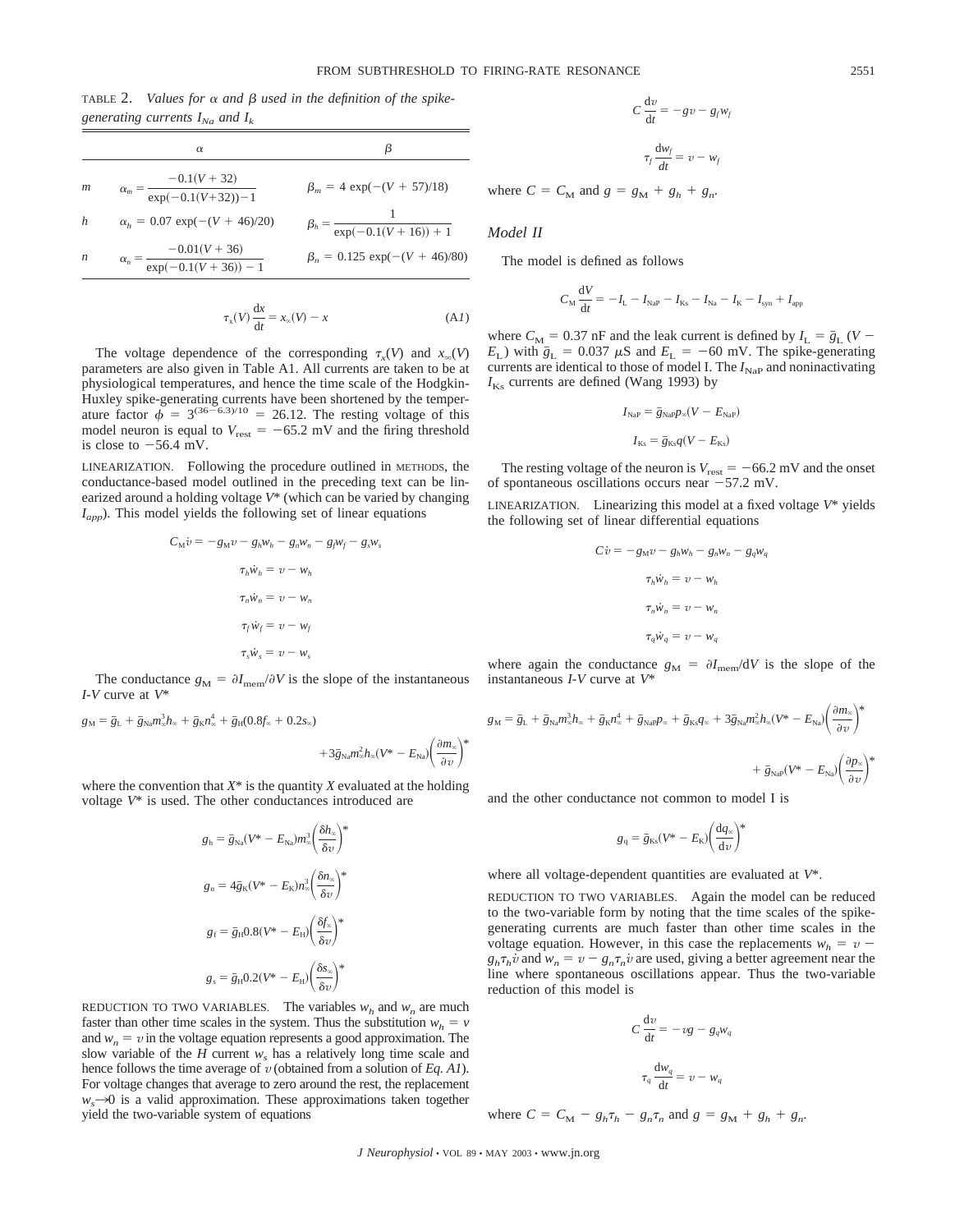## *Model with a trough in the impedance*

This model is similar to model II defined in the preceding text, except that in this case an inactivation term is included in the definition of the slow potassium current

$$
I_{\text{Ks}}^{(2)} = \bar{g}_{\text{Ks}} q k (V - E_{\text{K}})
$$

see Table A1 for the values of the various parameters. This model is linearized around  $-65$  mV to give the following set of equations

$$
C\dot{v} = -g_M v - g_h w_h - g_a w_n - g_q w_q - g_k w_k
$$

$$
\tau_h \dot{w}_h = v - w_h
$$

$$
\tau_n \dot{w}_n = v - w_n
$$

$$
\tau_q \dot{w}_q = v - w_q
$$

$$
\tau_k \dot{w}_k = v - w_k
$$

where in this case

$$
g_{\rm M} = \bar{g}_{\rm Na} m_{\infty}^3 h_{\infty} + \bar{g}_{\rm K} n_{\infty}^4 + \bar{g}_{\rm NaP} p_{\infty} + \bar{g}_{\rm Ks} q_{\infty} k_{\infty} + \bar{g}_{\rm NaP} (V^* - E_{\rm Na}) \left( \frac{\partial p_{\infty}}{\partial v} \right)^*
$$

and

$$
g_k = \bar{g}_{\text{Ks}}(V^* - E_{\text{K}})q_x \left(\frac{\partial k_x}{\partial v}\right)^*
$$

$$
g_q = \bar{g}_{\text{Ks}}(V^* - E_{\text{K}})k_x \left(\frac{\partial q_x}{\partial v}\right)^*
$$

 $+3\bar{g}_{\text{Na}}m_{\infty}^2h_{\infty}(V^*-E_{\text{Na}})\bigg(\frac{\partial m_{\infty}}{\partial v}\bigg)^*$ 

The corresponding three-variable model is found by assuming the *h* and *n* variables are fast, leaving the set

$$
C\dot{v} = -gv - g_q w_q - g_k w_k
$$

$$
\tau_q \dot{w}_q = v - w_q
$$

$$
\tau_k \dot{w}_k = v - w_k
$$

where  $C = C_{\text{M}} - g_h \tau_h - h_n \tau_n$  and  $g_{\text{M}} = g + g_n + g_h$ .

The two-variable approximation of this model is obtained by the further assumption that the  $k$  variable is slow, and hence  $w_k$  is set to zero. At  $V^* = -65$  mV, this two-variable model is identical to that of model II given in the preceding text. The impedance curves of the full, three-, and two-variables models are given in Fig. 3*B*.

#### *Impedance and eigenvalues of the two-variable model*

The eigenvalues of the two-variable model are

$$
\lambda_1 = \frac{1}{2\tau_1} \left( -( \alpha + 1 ) + \sqrt{(\alpha - 1)^2 - 4\beta} \right)
$$

$$
\lambda_2 = \frac{1}{2\tau_1} \left( -( \alpha + 1 ) - \sqrt{(\alpha - 1)^2 - 4\beta} \right) \tag{A3}
$$

STABILITY OF THE MEMBRANE POTENTIAL. For the membrane potential to be stable, the real part of both eigenvalues must be negative. This gives the following bounds on the parameters  $\alpha$  and  $\beta$ 

$$
\alpha > -1 \quad \text{and} \quad \alpha + \beta > 0 \tag{A4}
$$

AMPLITUDE OF THE IMPEDANCE. For an oscillating current of frequency  $f = \omega/(2\pi)$ , the amplitude of the complex impedance |Z| is given as

$$
|Z| = \left(\frac{\tau_1}{C}\right) \sqrt{\frac{\left(1 + \tau_1^2 \omega^2\right)}{(\alpha + \beta - \tau_1^2 \omega^2)^2 + \tau_1^2 \omega^2 (1 + \alpha)^2}}
$$
(A5)

A subthreshold resonance, signaled by the existence of peak in  $|Z(f)|$  at some nonzero frequency, occurs if (Hutcheon et al. 1996a)

$$
\beta > \sqrt{(\alpha + 1)^2 + 1} - (1 + \alpha)
$$

and at a frequency

$$
f_{\rm R} = \frac{1}{2\pi\tau_1} \left( ((\alpha + \beta + 1)^2 - (\alpha + 1)^2)^{1/2} - 1 \right)^{1/2}
$$
 (A6)

THE PHASE OF THE IMPEDANCE. The phase  $\theta$ , defined in *Eq. 11*, is

$$
\tan \theta = \tau_1 \omega \frac{\beta - (1 + \tau_1^2 \omega^2)}{\beta + \alpha (1 + \tau_1^2 \omega^2)}
$$
 (A7)

A zero phase-lag exists for  $\beta > 1$ , whereas a phase lag >90° is present for  $\alpha < 0$ .

RESPONSE TO A SQUARE-PULSE CURRENT. The response of the neuron to the onset of a square-pulse current  $I_{\text{app}} = I\Theta(t)$  can be found in terms of the eigenvalues as

$$
\upsilon = \upsilon_{\infty} + \upsilon_{\infty} \bigg( e^{\lambda_1 t} \bigg( \frac{\tau_1 \lambda_1 \lambda_2 + \lambda_2}{\lambda_1 - \lambda_2} \bigg) + e^{\lambda_2 t} \bigg( \frac{\tau_1 \lambda_1 \lambda_2 + \lambda_1}{\lambda_2 - \lambda_1} \bigg) \bigg)
$$

where  $v_{\infty} = I/(g + g_1)$  is the holding voltage corresponding to an applied current of  $I_{app} = I$  in the linear approximation. When the roots are complex and written as  $\lambda = -\mu \pm i\omega_0$  the form above can be written more conveniently as

$$
v = v_{\infty} - v_{\infty} e^{-\mu t} \left( \cos (\omega_0 t) + \left( \frac{\mu - \tau_1(\mu^2 + \omega_0^2)}{\omega_0} \right) \sin(\omega_0 t) \right)
$$

The existence of complex eigenvalues indicates that the neuron has damped oscillations at a frequency  $f_0$ . This occurs when  $4\beta > (\alpha 1)^2$  (Puil et al. 1986) giving

$$
\omega_0 = \frac{1}{2\tau_1} \sqrt{4\beta - (\alpha + 1)^2}
$$

The qualitatively different types of behavior that can occur are the following: when  $\beta > (\alpha - 1)^2/4$ , the membrane responds with damped oscillations; when  $\alpha > 1$  and  $0 < \beta < (\alpha - 1)^2/4$ , the membrane has a single overshoot (or sag if the current pulse is hyperpolarizing); for all other cases,  $\alpha < 1$ ,  $\beta < (\alpha - 1)^2/4$  and  $\alpha >$ 1,  $\beta$  < 0, the voltage changes monotonically from its initial to final value.

#### *Impedance and eigenvalues of the three-variable model*

The complex impedance of the three-variable model model defined by *Eq. 7* is

$$
Z = \frac{1}{g} \left( \frac{\left(1 + i\omega\tau_1\right)\left(1 + i\omega\tau_2\right)}{\left(1 + i\omega\tau_m\right)\left(1 + i\omega\tau_1\right)\left(1 + i\omega\tau_2\right) + \gamma_1\left(1 + i\omega\tau_2\right) + \gamma_2\left(1 + i\omega\tau_1\right)} \right) (A8)
$$

where  $\omega = 2\pi f$ ,  $\tau_m = C/g$ ,  $\gamma_1 = g_1/g$ , and  $\gamma_2 = g_2/g$ .

To classify the behavior of the amplitude of the impedance versus frequency curve in terms of the number of local minima and/or maxima, the derivative of  $|Z|$  with respect to  $\omega$  is computed. Its sign is determined by a fourth order polynomial in  $\omega^2$ . The number of real positive roots of this polynomial tell us how many local extrema there are in the amplitude versus frequency curve. The roots of the polynomial are found numerically. From these roots, the boundaries of the regions with 0, 1, or 2 local minima, corresponding respectively to no resonance, simple resonance, and resonance preceded by a trough, are found numerically.

The eigenvalues of the stability matrix of *Eq. 7* are given by the following cubic polynomial

*J Neurophysiol* • VOL 89 • MAY 2003 • www.jn.org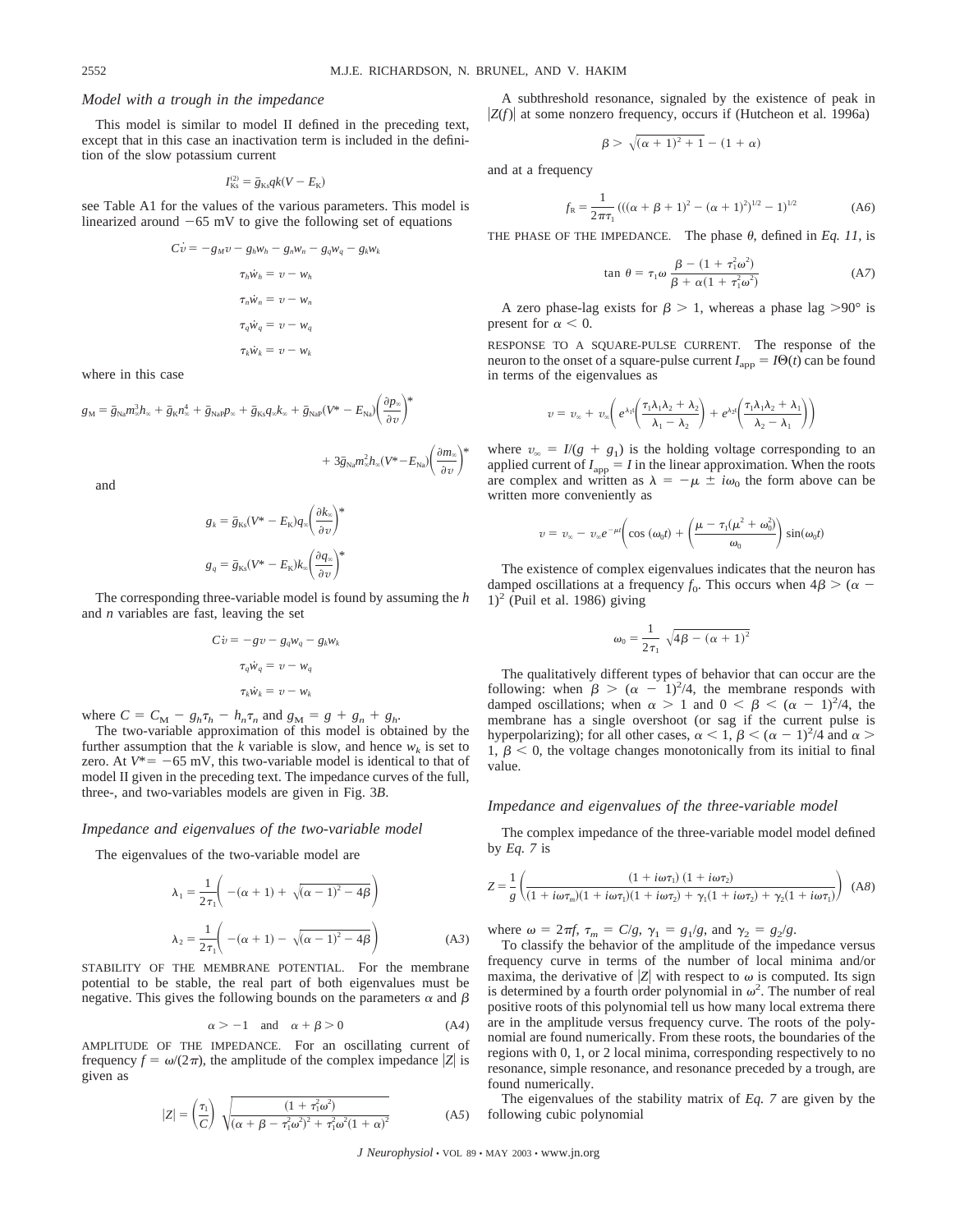$$
\lambda^{3} + \left(\frac{1}{\tau_{m}} + \frac{1}{\tau_{1}} + \frac{1}{\tau_{2}}\right)\lambda^{2} + \left(\frac{1}{\tau_{1}\tau_{2}} + \frac{1+\gamma_{1}}{\tau_{1}\tau_{m}} + \frac{1+\gamma_{2}}{\tau_{2}\tau_{m}}\right)\lambda + \frac{1+\gamma_{1}+\gamma_{2}}{\tau_{m}\tau_{1}\tau_{2}} = 0
$$
\n(A8)

Insertion of  $\lambda = 0$  in *Eq. A8* yields the line  $1 + \gamma_1 + \gamma_2 = 0$ . To find the line where spontaneous oscillations appear, we set  $\lambda = i\omega$  and obtain a half straight line in a parametric way

$$
\gamma_1 = \frac{\tau_m + \tau_2}{\tau_1 - \tau_2} (1 + \omega^2 \tau_1^2)
$$

$$
\gamma_2 = -\frac{\tau_m + \tau_1}{\tau_1 - \tau_2} (1 + \omega^2 \tau_2^2)
$$

Finally, to obtain the regions where damped oscillatory behavior arise in response to a step current, the roots of the cubic polynomial are computed numerically. The boundaries of the area in which a pair of complex conjugate roots appear are then found.

#### *Calculation of the firing-rate resonance*

The modulation in the instantaneous firing rate due to a sinusoidal input in the limit  $\tau_1 \gg \tau$  can be calculated analytically. Details will be published elsewhere (Brunel et al. 2003). The modulation in the firing rate can be written

$$
A(\omega) = \left(1 - \frac{\gamma Y(\omega)}{1 + \gamma Y(\omega) + i\omega \tau_1}\right) A_{\text{LIF}}(\omega)
$$

$$
Y(\omega) = \frac{1 - g\tau_m(v_\theta - v_r) A_{\text{LIF}}(\omega)}{1 + i\omega \tau_m}
$$

where  $\gamma = g_1/g$ ,  $\tau_m = C/g$ , and  $A_{LIF}(\omega)$  is the firing-rate linear response (signal gain) of the IF neuron (Brunel and Hakim 1999; Brunel et al. 2001)

$$
A_{\text{LIF}}(\omega) = \frac{r_0}{g\sigma(1 + i\omega\tau_m)} \left( \frac{\partial U}{\partial y}(y_t, \omega\tau_m) - \frac{\partial U}{\partial y}(y_t, \omega\tau_m) \right) \tag{A9}
$$

 $\mathcal{L}$ 

the noise strength here is given by  $\sigma = (I_N/g)\sqrt{\tau_N/\tau_m}$ . The parameters  $y_t$ ,  $y_r$  and the background firing rate  $r_0$  are given by the set of equations

$$
y_t = \frac{v_{\theta} + \gamma(v) - I_0/g}{\sigma}
$$

$$
y_r = \frac{v_t + \gamma(v) - I_0/g}{\sigma}
$$

$$
\langle v \rangle = \frac{I_0/g - (v_{\theta} - v_r)r_0\tau_m}{1 + \gamma}
$$

$$
r_0 = \left(\tau_m \sqrt{\pi} \int_{y_r}^{y_r} e^{u^2} [1 + \text{erf}(u)]\right)^{-1}
$$
(A10)

where  $\text{erf}(u)$  is the standard error function, and U is given in terms of combinations of hypergeometric functions (Abramowitz and Stegun 1970)

$$
U(y, \omega) = \frac{e^{y^2}}{\Gamma((1+i\omega)/2)} M\left(\frac{1-i\omega}{2}, \frac{1}{2}, -y^2\right) + \frac{2ye^{y^2}}{\Gamma(i\omega/2)} M\left(1 - \frac{i\omega}{2}, \frac{3}{2}, -y^2\right)
$$
\n(AII)

The amplitudes of the signal-gain profiles  $|A(f)|$  in Figs. 6 and 7 have been normalized to 1 at zero frequency for both the analytical results  $(-)$  and data from numerical simulation  $(•)$ . A systematic and frequency-independent shift of  $\sim$ 10% between theory and numerics was visible in the unnormalized curves due to the finite value of  $\tau_1$ .

Such a shift can be captured analytically by examining higher orders of the approximation that take the finite value of  $\tau_1$  into account.

We thank O. Paulsen for useful discussions, as well as C. Meunier and A. Tonnelier for detailed comments on a previous version of the manuscript.

M.J.E. Richardson acknowledges support from a European Community Marie Curie Fellowship. Laboratoire de Physique Statistique is Centre National de la Recherche Scientifique Unité Mixte de Recherche 8550, Associé aux Universités Paris VI et VII.

#### REFERENCES

- **Abbott LF, and van Vreeswijk C.** Asynchronous states in networks of pulse-coupled oscillators. *Phys Rev E* 48: 1483–1490, 1993.
- **Abramowitz M and Stegun IA.** *Tables of Mathematical Functions.* New York: Dover Publications, 1970.
- **Adrian ED and Matthews BHC.** The Berger rhythm: potential changes from the occipital lobes in man. *Brain* 57: 355–385, 1934.
- **Amit DJ and Brunel N.** Model of global spontaneous activity and local structured activity during delay periods in the cerebral cortex. *Cereb Cortex* 7: 237–252, 1997.
- Amit DJ and Tsodyks MV. Quantitative study of attractor neural network retrieving at low spike rates. I. Substrate spikes, rates and neuronal gain. *Network* 2: 259–274, 1991.
- **Anderson JS, Lampl I, Gillespie DC, and Ferster D.** The contribution of noise to contrast invariance of orientation tuning in cat visual cortex. *Science* 290: 1968–1972, 2000.
- **Brunel N.** Dynamics of sparsely connected networks of excitatory and inhibitory spiking neurons. *J Comput Neurosci* 8: 183–208, 2000.
- **Brunel N, Chance FS, Fourcaud N, and Abbott LF.** Effects of synaptic noise and filtering on the frequency response of spiking neurons. *Phys Rev Lett* 86: 2186–2189, 2001.
- **Brunel N and Hakim V.** Fast global oscillations in networks of integrateand-fire neurons with low firing rates. *Neural Comput* 11: 1621–1671, 1999.
- **Brunel B, Hakim V, and Richardson MJE.** Firing rate resonance in a generalized integrate-and-fire neuron with subthreshold resonance. *Phys Rev* In press.
- **Bulsara AR, Lowen SB, and Rees CD.** Cooperative behavior in the periodically modulated Wiener process: noise-induced complexity in a model neuron. *Phys Rev E* 49: 4989–5000, 1994.
- **De Zeeuw CI, Simpson JI, Hoogenraad CC, Galjart N, Koekkoek SK, and Ruigrok TJ.** Microcircuitry and function of the inferior olive. *Trends Neurosci* 21: 391–400, 1998.
- **Destexhe A and Paré D.** Impact of network activity on the integrative properties of neocortical pyramidal neurons in vivo. *J Neurophysiol* 81: 1531–1547, 1999.
- **Destexhe A, Rudolph M, Fellous J-M, and Sejnowski TJ.** Fluctuating synaptic conductances recreate in vivo-like activity in neocortical neurons. *Neuroscience* 107: 13–24, 2001.
- **Dickson CT, Magistretti J, Shalinsky MH, Fransen E, Hasselmo ME, and Alonso A.** Properties and role of *I*(h) in the pacing of subthreshold oscillations in entorhinal cortex layer II neurons. *J Neurophysiol* 83: 2562–2579, 2000.
- (A*10*) **Fuhrmann G, Markram H, and Tsodyks M.** Spike frequency adaptation and neocortical rhythms. *J Neurophysiol* 88: 761–770, 2002.
	- **Gerstner W.** Population dynamics of spiking neurons: fast transients, asynchronous states, and locking. *Neural Comput* 12: 43–89, 2000.
	- **Gutfreund Y, Yarom Y, and Segev I.** Subthreshold oscillations and resonant frequency in guinea pig cortical neurons: physiology and modelling. *J Physiol* 483: 621–640, 1995.
	- Hodgkin AL and Huxley AF. A quantitative description of membrane current and its application to conductance and excitation in nerve. *J Physiol* 117: 500–544, 1952.
	- **Honeycutt RL.** Stochastic Runge-Kutta algorithms. I. White noise. *Phys Rev A* 45: 600–603, 1992.
	- **Hutcheon B, Miura RM, and Puil E.** Models of subthreshold membrane resonance in neocortical neurons. *J Neurophysiol* 76: 698–714, 1996a.
	- **Hutcheon B, Miura RM, and Puil E.** Subthreshold membrane resonance in neocortical neurons. *J Neurophysiol* 76: 683–697, 1996b.
	- **Hutcheon B, Miura RM, Yarom Y, and Puil E.** Low-threshold calcium current and resonance in thalamic neurons: a model of frequency preference. *J Neurophysiol* 71: 583–594, 1994.
	- **Hutcheon B and Yarom Y.** Resonance, oscillation and the intrinsic frequency preferences of neurons. *Trends Neurosci* 23: 216–222, 2000.